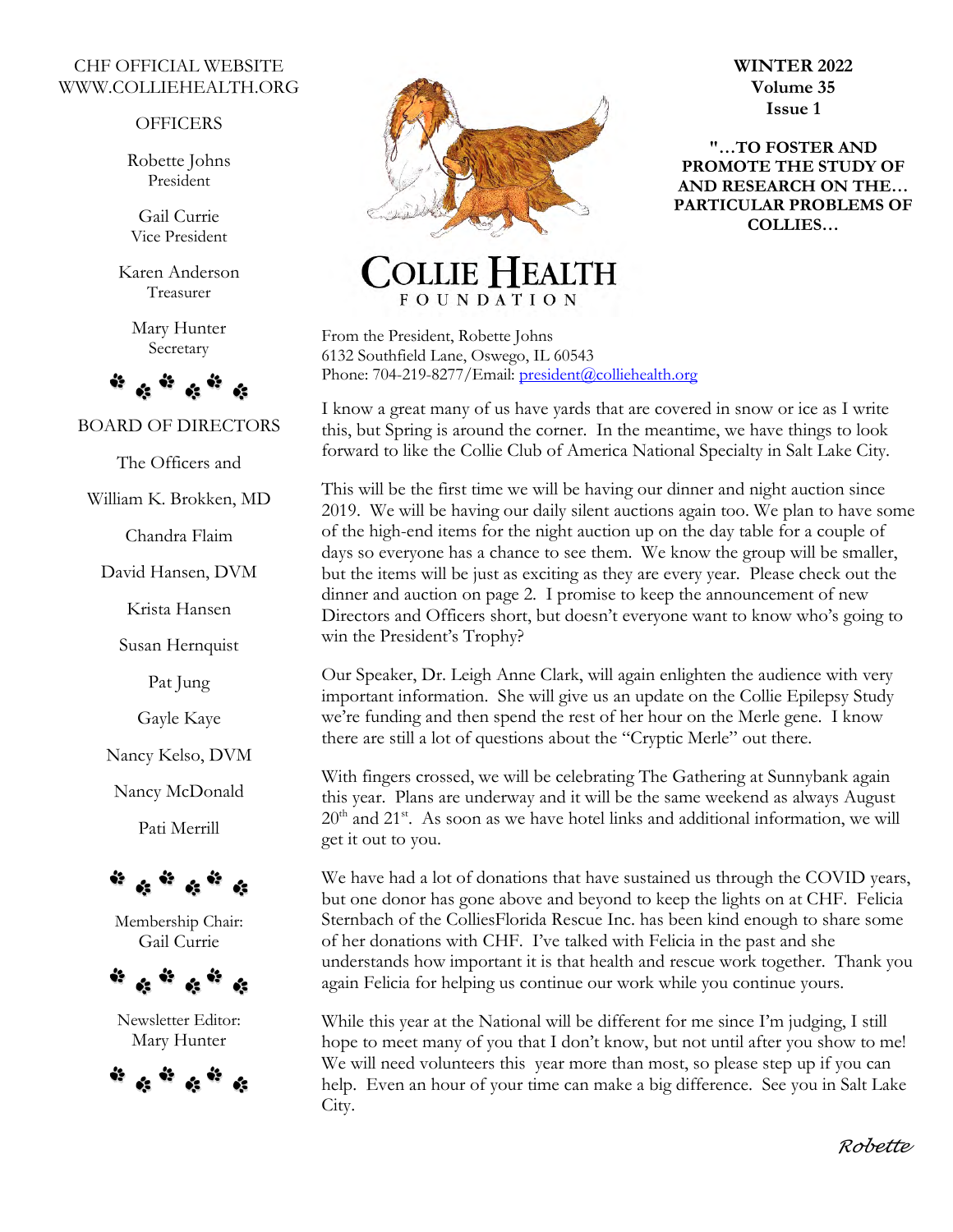## **Collie Health Foundation, Inc. 2022 Cocktail Hour with Speaker, Dinner and Live Auction March 31, 2022 6:00 PM - ????**

## **Mountain America Exposition Center** 9575 South State Street Sandy, Utah

It's time again for the Foundation's annual dinner and live auction. This year, we are pleased to have an attendant served buffet dinner. Make it a point to attend a fun-filled informative evening with a chance to buy that one-of-a-kind prized piece of Collie memorabilia or artwork. We never know who has more fun, our auctioneer, Dr. David Hansen, our "Vannas", or the audience! We promise if you come once, you'll join us again and again.

## **Cocktails Cash Bar – starting at 6:00 PM Presenter, Dr.Leigh Anne Clark, Clemson University**

Dr. Clark will present information on her research project on Epilepsy. She will also present information on the Merle Gene.

## **DINNER MENU**

#### **Cowboy Buffet. \$50**

Coffee-rubbed Slow Smoked Brisket with House Barbecue Sauce Grilled Chicken Breast with Carolina's Mustard Barbecue Sauce Local Assortment of Smoked Sausages, Fire Roasted Peppers & Onions

Chopped Salas with Iceberg Lettuce, Tomato, Cucumber, Red Onions, Bacon, Scallions & Queso Fresco Jalapeño Ranch Dressing Jalapeño Cornbread Creamy Potato Salad

Black Bean, Roasted Pepper & Grilled Corn Salad

Creamed Corn Casserole Fruit Cobbler Warm Bread Pudding with Caramel Sauce Chocolate Pecan Tart

## **There will be a Vegetarian/ Vegan Option**

Our website www.colliehealth.org will have additional information. Deadline for reservations is March 21, **2022.** Dinner reservations may be purchased online or by mailing a check payable to CHF to Susan Hernquist: Collie Health Foundation, Inc: Susan Hernquist 203 Walnut St.

Edinboro, PA 16412 [shernquist@gmail.com](mailto:shernquist@gmail.com)

For further information: Robette Johns 704-219-8277 [president@colliehealth.org](mailto:president@colliehealth.org)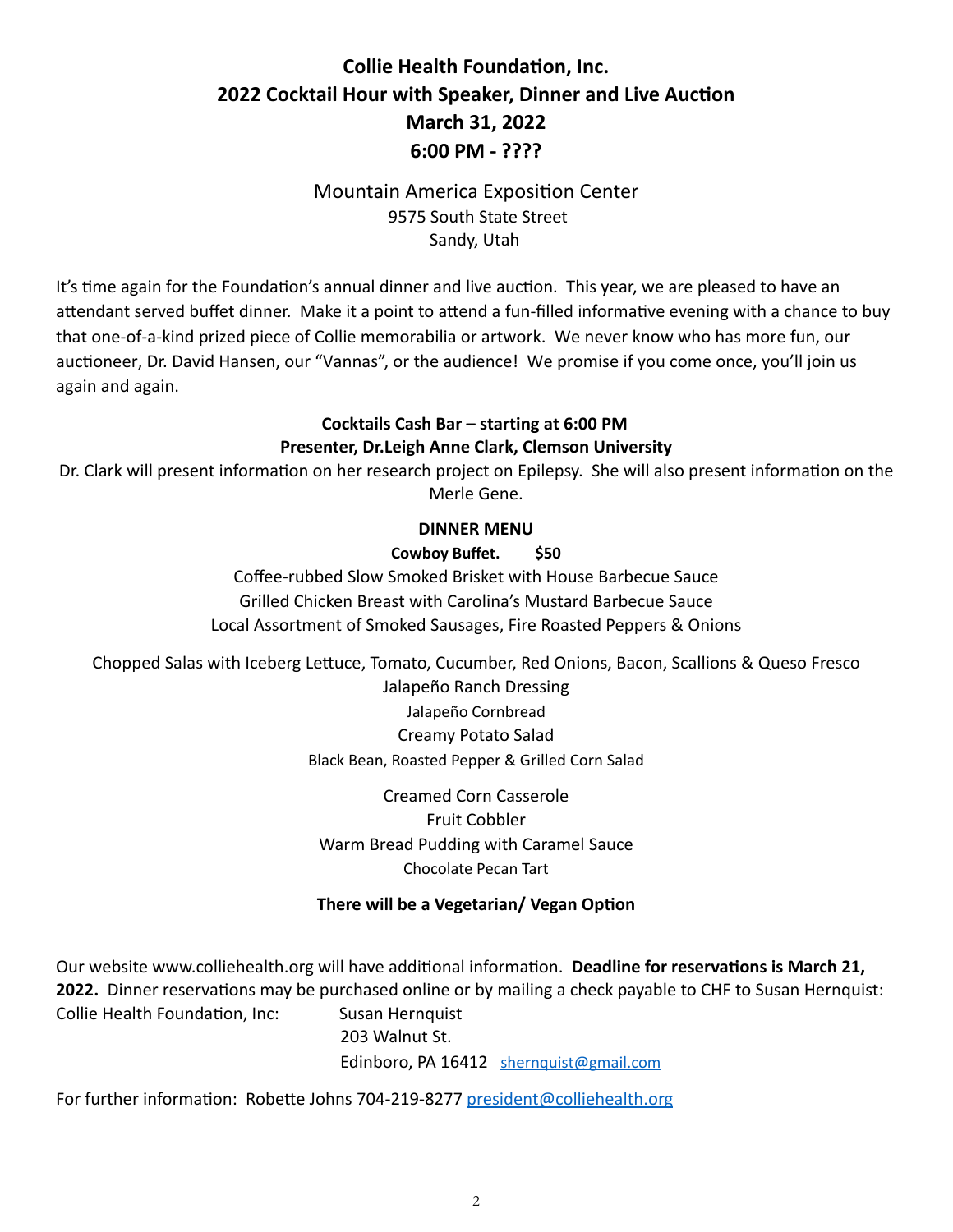

## **Silent Auction: (Wednesday, Thursday, and Friday daily)**

Help is particularly needed to set out auction items and again when the auction closes. We don't need **all** volunteers to stay at the silent auction tables at other times.

- Tuesday Set up Sort through boxes, separate night auction items and move night auctions items to holding area, set up for Wednesday morning's silent auction
- $\bullet$  Daily  $$ 
	- o at the end of each day set up the auction items for the next day
	- o prepare a bid card for each auction item
	- o Collect cards and money at end of each auction
- Friday Clean up and pack up

## **Dinner Tickets: (Tuesday, Wednesday, and Thursday)**

• Check off and hand out dinner tickets for Thursday night. This can be handled while helping with promotional item sales and membership inquiries.

**Promotional Item Sales: (daily starting on Wednesday).** Unfortunately our Promotions Chair will not be able to attend this year so we REALLY need help to handle sales!

- Tuesday or first thing Wednesday Morning Set up learn about items for sale, pricing and how to keep an inventory
- Learn how to use credit card app for taking payments

**Membership:** Unfortunately our Membership Chair will not be able to attend this year.

- Membership material will be provided to hand out.
- Help wherever needed with tickets, promotions, and the silent auction

## **Dinner and Night Auction: (Thursday night)**

- Collect dinner tickets at the start of the buffet line
- Vanna's and Spotters
- Provide winning bidders with a "price tag" (card) to take to the cashiers.
- Clean Up!!!!

## **Please let Pat Jung know if you can volunteer and in which area you'd like to work!**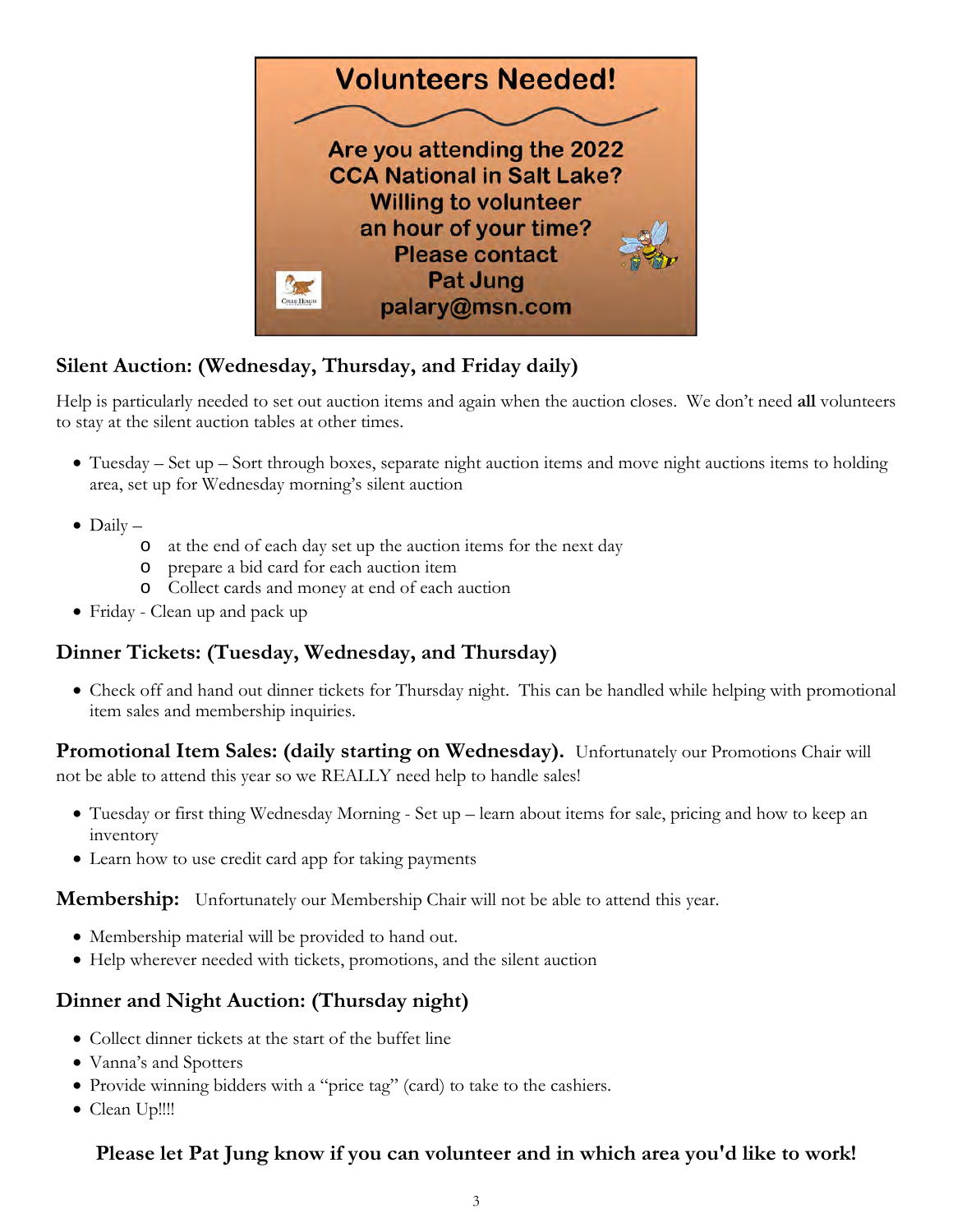# *Health Testing Report*

Submitted by Isabel Ososki, Assistant Treasurer: assistanttreas@colliehealth.org

## **Health testing requests among Collie Health Foundation members** - **2021 End of Year summary:**

| Test                                  | 2021 Total requested |
|---------------------------------------|----------------------|
| <b>Optimal Selection</b>              | 216                  |
| <b>DMS</b>                            | 184                  |
| PRA-rcd2                              | 100                  |
| MDR1 (as separate test via 20<br>WSU) |                      |
| All tests:                            | 520 total            |

Additionally, since the launch of the CHF supported CEA/Coloboma study (through the University of Pennsylvania School of Veterinary Medicine) there have been 10 requests for the Optimal Selection Panel specifically for the study application/enrollment. Those 10 requests represent 4 members and 2 non-members. Those who still need the Optimal Selection panel (which provides the CEA test needed) for the study can find the link under both the **Test Your Collie** and **Grants/Samples - Research Samples Needed** sections of the CHF Website. This link, [https://www.colliehealth.org/coloboma-study-enrollment/,](https://www.colliehealth.org/coloboma-study-enrollment/) will take anyone wishing to enroll to a test order page. Members will still be able to receive the 15% discount in initial cost. CHF will reimburse the costs incurred to enter this study so remember to keep all receipts (all receipts must be sent together for reimbursement) and send them to the CHF Treasurer at treasurer  $@$  colliehealth.org.

## **Changes in ordering process for DMS and PRA-rcd2 tests\***

\***NOTE** THIS ONLY INVOLVES THESE 2 TESTS.

*Optimal Selection test ordering process remains unchanged!*

This past winter Wisdom Health approached CHF about improving the ordering process for DMS and PRA-rcd2 tests for members. The rationale for this change is to improve efficiencies and resulting response times for CHF members. Previously all orders for these two tests had to be delivered and hand entered by Wisdom. During COVID especially, this created a significant slowdown as staff worked from home and test orders were only entered once a week. After much collaboration, a new ordering process was instituted on December 15, 2021. All information about ordering these tests can be found at <https://www.colliehealth.org/test-your-collie/> and clicking on the appropriate test on the right-hand menu.

A summary of these changes include:

- CHF members now order these two tests directly from Wisdom Health at <https://breeder.wisdompanel.com/>
- The order is immediately entered electronically at Wisdom Health
- No special link or code is required.
- Members initially pay full price for the tests.
- Upon confirmation of CHF membership, Wisdom Health will refund 15% to the member credit card used to place the order.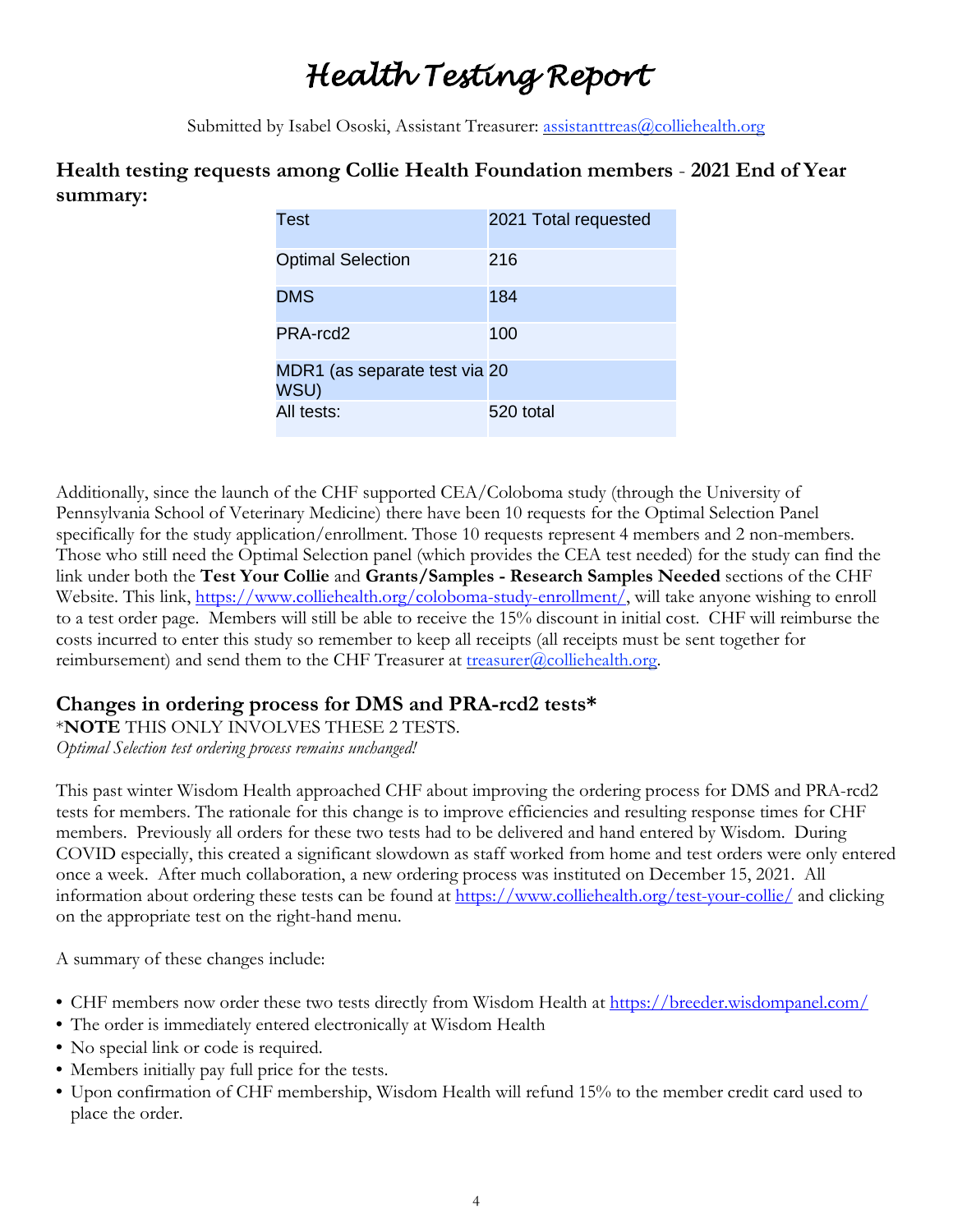- To receive the 15% refund members must
	- Notify the CHF Assistant Treasurer of the order and supply the necessary information by filling out the form on the website (found by clicking either test on the website).
	- A link to the ordering information and the form can be found here:
		- <https://www.colliehealth.org/dermatomyositis-dms/>or
		- <https://www.colliehealth.org/pra/>

Optimal Selection Panel testing for CHF members will continue to have a 15% discount applied when orders are placed and the link to receive the needed code for that discount is [https://www.colliehealth.org/optimal-selection](https://www.colliehealth.org/optimal-selection-cgba/) $c$ gba $\angle$ .

I am including another reminder that anyone requesting testing information via the website be sure to add assistanttreas  $\omega$  colliehealth.org to your contact or approved address list. This is to ensure return emails arrive to your inbox with test code link information and to prevent responses from going to your junk or spam folder. Be sure to contact me if you haven't received a response: I typically send information within 24-48 hours of the request.

I will be attending the CCA National in Utah so response times may be delayed during the week of March 27 through April 3.

Remember, collie health testing discounts are for CHF members and their rough and smooth collies only. If you know someone who wishes to utilize CHF sponsored testing, encourage them to become CHF members or renew their membership. This is just one of the important benefits of membership! Join or renew at: <https://www.colliehealth.org/product/membership/>

**Direct any questions on health testing to Isabel Ososki at [assistanttreas@colliehealth.org](mailto:assistanttreas@colliehealth.org)**

# PARK PARK PARK AND MARK

# We are Back in Business

Be sure to stop by the CHF Promos Table at the 2022 National Specialty to purchase your favorite CHF Items



**Pin Brushes Boar Bristle Brushes Mutt Mats** Note Cards **Note Pad & Pen Sets Rough & Smooth Mailbox Toppers**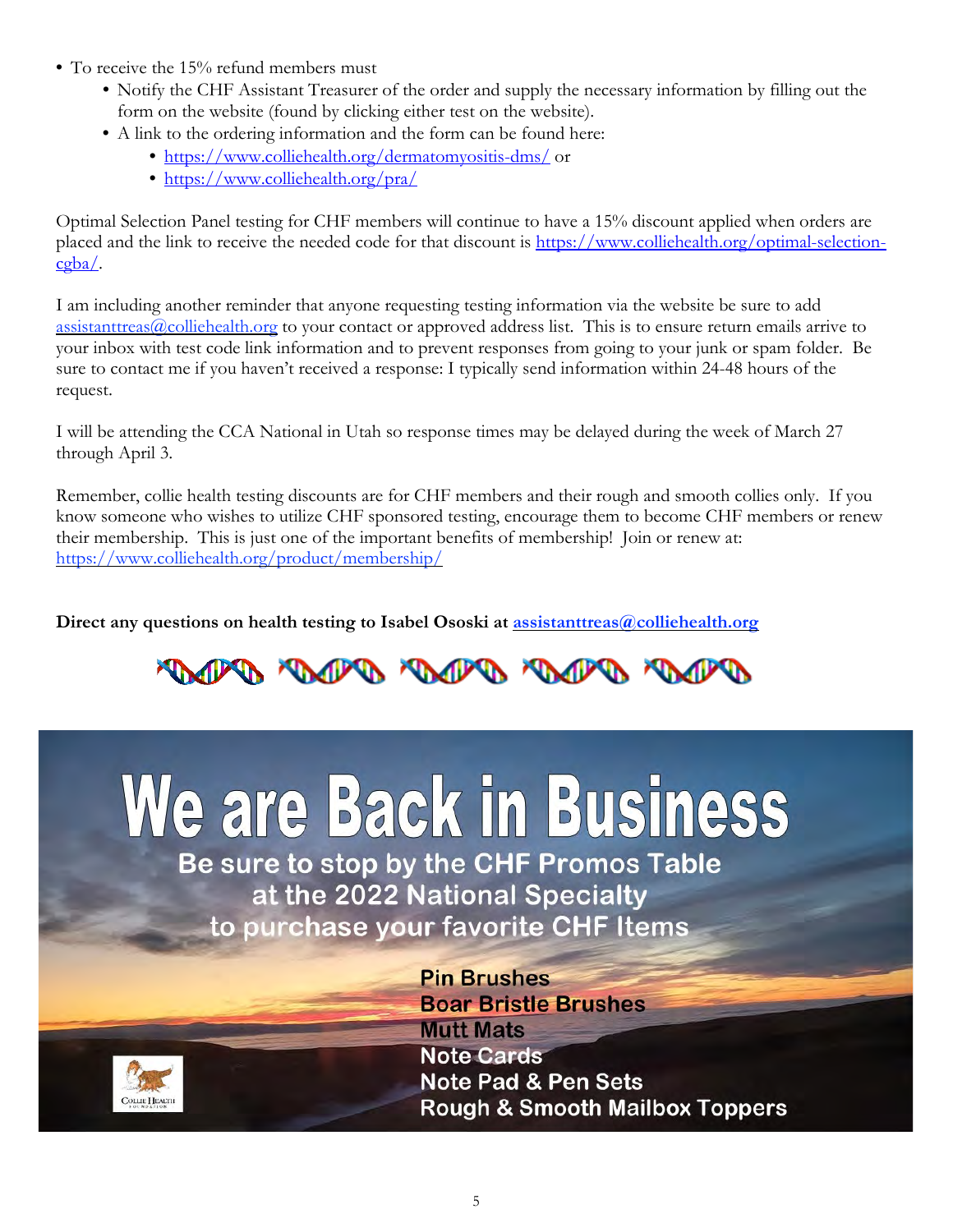## Samples Needed for Coloboma Study

How many beautiful puppies have you placed due to Colobomas? The current research for a genetic marker for colobomas is in full swing, BUT additional blood samples from two groups of Collies are still needed.

**Group 1**: Requirements for the first group are Collies that have had a clinical diagnosis by a registered canine Ophthalmologist of choroidal hypoplasia **CEA only** (no coloboma) and are affected as shown by the genetic CEA DNA test.

**Group 2** are Collies that have had a clinical diagnosis by a registered canine Ophthalmologist of choroidal hypoplasia (CEA) **WITH** Coloboma and/or detached retina and are affected as shown by the genetic CEA DNA test.

Each sample must include the sample submission form, your Collie's 5-6 generation pedigree, the certificate of the physical CEA examination by the registered canine ophthalmologist, and results from the genetic CEA DNA test from either Optigen or Wisdom Health.

Your participation in this research will positively impact the quality of life for our Collies not only now but for generations to come. Please ship either UPS or FedEx overnight or next day Monday-Wednesday is preferable. Avoid shipping on Friday or Saturday due to shipping issues.

This link takes you to the actual submission form which includes what is needed and how to ship your samples: [https://www.colliehealth.org/wp-content/uploads/2021/07/Eye\\_Form-Submission-UofPA.pdf](https://www.colliehealth.org/wp-content/uploads/2021/07/Eye_Form-Submission-UofPA.pdf)

Think of the positive impact this genetic marker will have on our breed:

- Fewer Collies will have colobomas.
- You will have more puppies in each litter from which to make your ultimate show quality selection.
- With a larger number of puppies now able to remain in the gene pool, our breed diversity will increase with greater selection of puppies carrying those coveted virtues we strive to perpetuate.

There is no ultimate cost for you to participate in this crucial research breakthrough. The Collie Health Foundation will reimburse your costs upon receipt of associated expenses related to a genetic CEA test, blood draw, and submission of sample which includes shipping. Please keep all associated receipts and submit them together to: Karen Anderson, P.O Box 1681, Atascadero, CA, 93423, [treasurer@colliehealth.org](mailto:treasurer@colliehealth.org). Participation is anonymous.

You have a great opportunity to be part of this worthy project. Each person can make a difference; we hope you choose to be part of making that difference. We have crushed PRA, let's do the same with Colobomas! On behalf of all Collies, thank you.

Questions? Contact - Patt Caldwell [pcaldwel@gmail.com](mailto:pcaldwel@gmail.com) or Pat Jung [palary@msn.com](mailto:palary@msn.com)

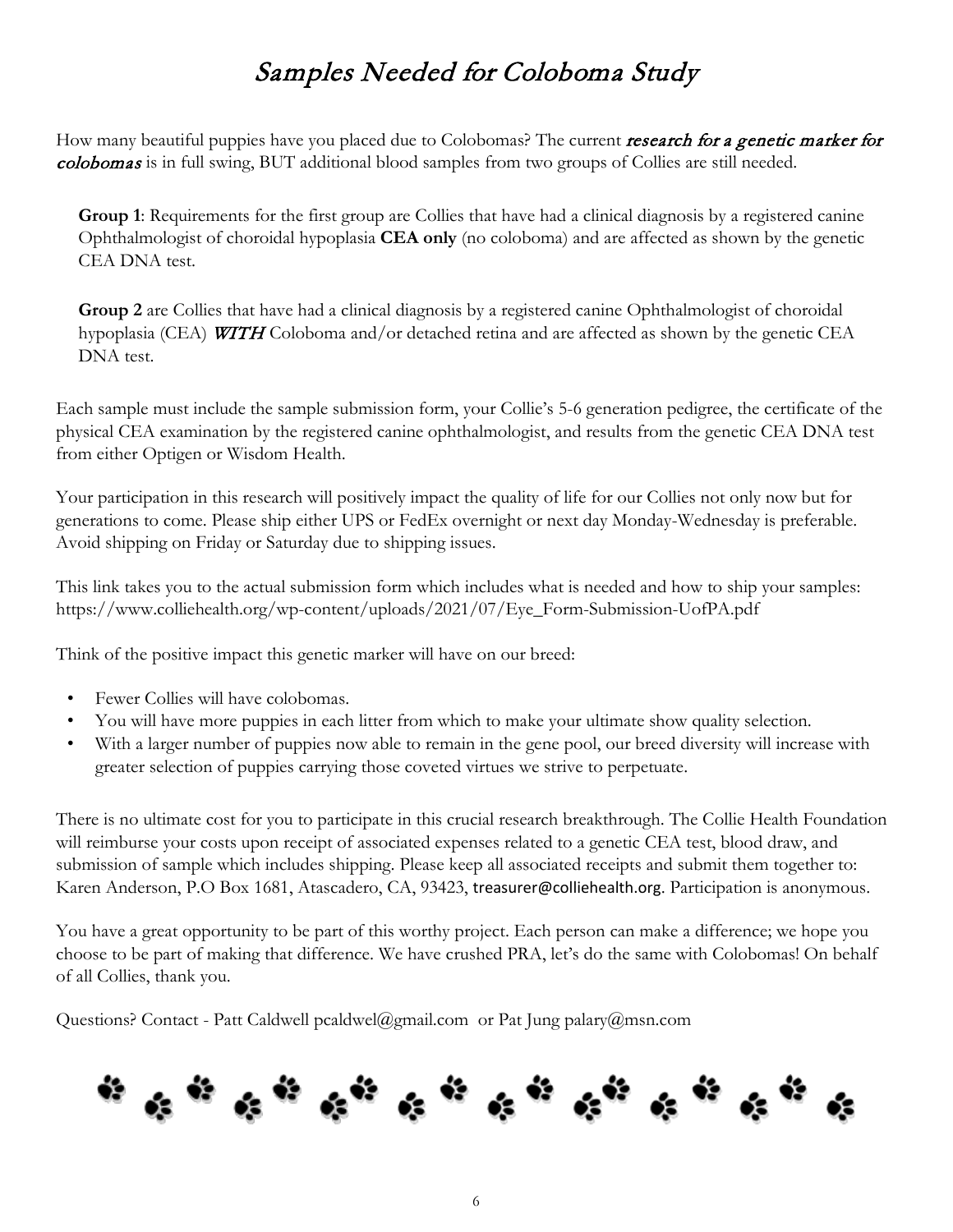## Puppy Weight Growth Study

**Maurice H. Vaughan, private investigator; Leigh Anne Clark, Clemson University; and Isabel Alves, University of Lisbon, Portugal Report on status by Dr. Maurice H. Vaughan Jr.**

#### **Aims of the study**

The aim of this study is to collect weights from puppies of a variety of small to large dog breeds, ranging from ones close to the ancestral Gray wolf in terms of their DNA genome to more recently "developed" breeds. DNA samples are to be collected, also.

The puppy weights will be used to construct growth curves for each breed, over the first year of growth. The DNA will be used to determine the genotypes for a selection of weighed puppies, so that their growth curves can be compared to the genotypes at about a dozen genes that have been shown to control growth and size in dogs. Growth curves for two Gray wolves and DNA from those wolves have been given to us, which will allow us to compare growth curves of the dog breeds and the genotypes at their growth controlling genes with those of a modern surrogate for the ancestral wolf.

#### **Progress**

#### **Finding suitable litters**

On the next page is a cladogram – dog family tree - from a 2019 publication from the lab of Dr. M. Ostrander of the US NIH. The root of the tree is an extinct wolf believed to be ancestral to all modern dogs. It is symbolized by the black triangle pointing inwards. The modern Gray wolf is considered the best surrogate today for the ancestor. The trunk of the tree is a black line bent in a circle. Different families of dogs – clades – of differing colors branch off the trunk. This particular cladogram is not state of the art but is close enough to show how the 18 breeds currently enrolled in our study as litters are positioned with regard to breed evolution as well as the wolf ancestor. The solid red arrows indicate breeds for which we are confident we will have data, ie. puppies are being weighed. We lack a representative for the terrier clade in light blue, so we are currently seeking a Yorkshire terrier litter.

We feel the 18 breeds we are working with, together with the Yorkshire Terrier litter being sought, satisfactorily cover the spectrum of size in dogs while also covering the spectrum of breed evolution through time, from the Basenji, whose genome most resembles that of the Gray wolf, to "modern" breeds such as the Golden Retriever and St. Bernard. We anticipate that, as dogs changed under domestication, their characteristic growth curves may have changed, too, as well as the genotypes at their genes controlling growth and size.

The first litters producing useful weight data entered our study late in 2020. As weight data began to come in from them, we realized that we would need to extend the period of weight data collection to a full year. This will not cover the entire time in which large and medium-sized dog breeds put on weight, but data in the literature indicates weight growth past 10 -12 months is slow and linear. We will check this by asking owners of enrolled dogs to gives us their weights at 18 months also.

Our goal is to have at least two complete 12 month weight gain records for each breed studied. We have now met that goal for the Golden Retriever, and the data has been sent to Dr. Alves for numerical analysis of the growth curves. Complete 12 month data will be available soon for the Havanese, too, as well as for several other breeds, including Pomeranians and Toy Poodles.

**Getting weight data from Collie litters has been difficult. The first litter entered in the study in 2020 was actually a Collie litter, but the person the breeder assigned to weigh the puppies failed to do so. Two other Collie litters were weighed initially, but then their breeders had to drop out because of stress in their life due to the pandemic.**

**Currently we're waiting to hear from another Collie breeder who has promised us weight data from a litter born in early May 2021. She sent us DNA samples for three puppies, but we have not gotten weight records from her. Accordingly, arrangements are being made with yet another Collie breeder who has just**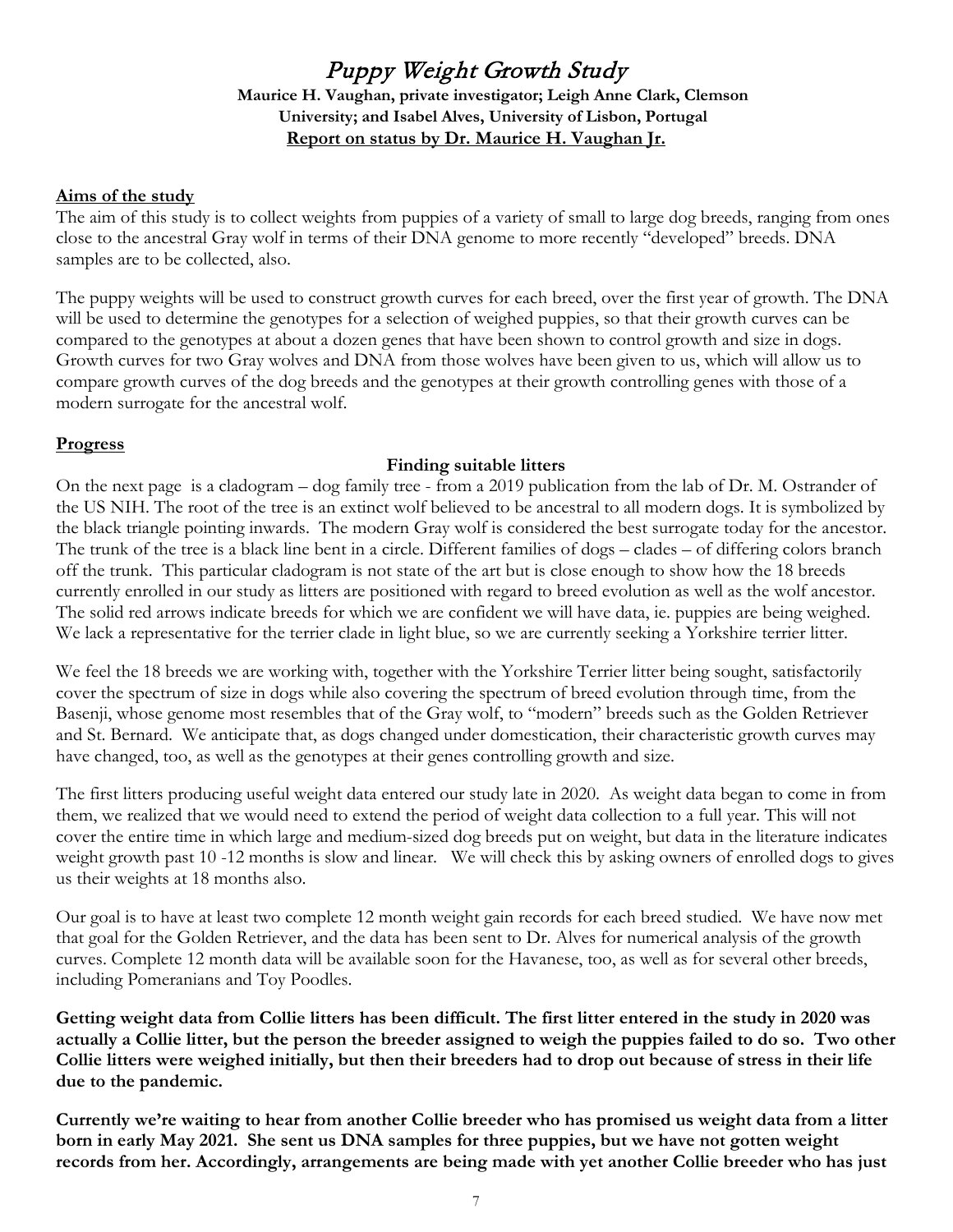### **had a litter. Two Collie breeders who promised to weigh their litters simply vanished. Other breeds have posed similar problems – not just Collies.**

Our intended DNA genotyping firm wants our samples submitter to them in batches of 24. We have received dozens of DNA samples from weighed puppies, but we are not in position yet to know which puppies' DNA should be genotyped. We need to see essentially all the enrolled puppies' weight growth curves before making those decisions. Accordingly, we are waiting to spend the grant money given us by CHF.

A special case that should be mentioned is that of the two Gray wolf weight records and DNA samples that have been given to us by the International Wolf Center. The wolf weight records fully match what we expect for the dog puppies in our study, and their DNA will be genotyped along with our puppy DNA samples. Thus the wolf data will be comparable in all respects with our canine data. Furthermore, the Center got a female Gray wolf puppy in June 2021 and immediately began weighing her for their records - and ours. They have sent us a DNA sample from her, too. This means we will have three different Gray wolf data sets to compare with our dog puppy sets, making comparisons between the wolf and dog weight growth curves and genotypes stronger.

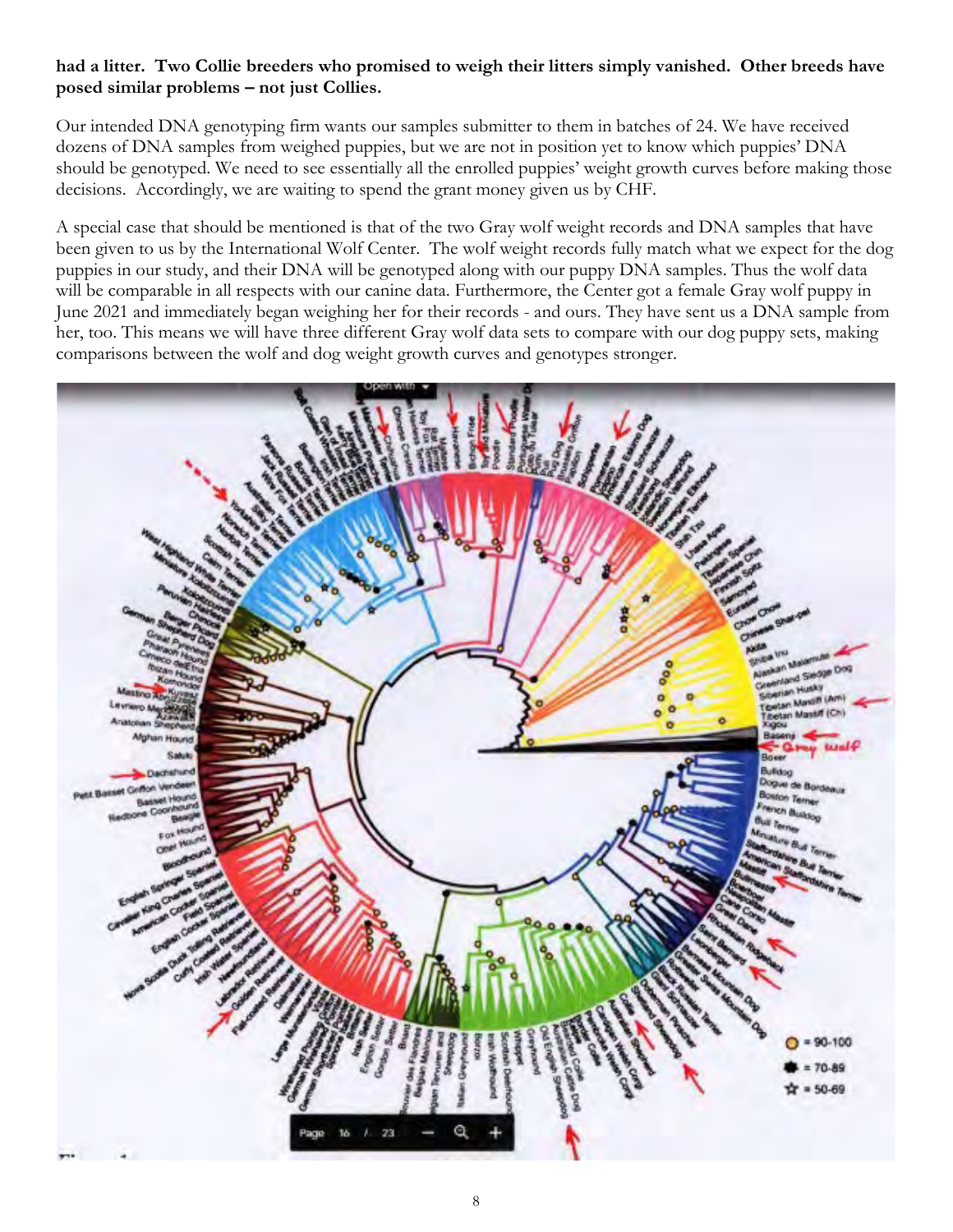## **Size classes of enrolled breeds**

| Toy/small                | <b>Medium size</b>     | Large/giant            |
|--------------------------|------------------------|------------------------|
|                          |                        |                        |
| Chihauhau                | Golden Retriever       | Kuvasz                 |
| Pomeranian               | Collie                 | <b>English Mastiff</b> |
| Toy Poodle               | <b>Standard Poodle</b> | <b>Great Dane</b>      |
| Dachshund                |                        | Old English Sheepdog   |
| Basenji                  |                        | Alaskan Malamute       |
| Pug                      |                        | <b>Tibetan Mastiff</b> |
| <b>Shetland Sheepdog</b> |                        | St. Bernard            |
| Havanese                 |                        |                        |
| (Yorkie)                 |                        |                        |

## Collie Health Foundation Statement of Activities January through December 2021

|                                         | Jan - Dec '21 | Jan - Dec '20 |
|-----------------------------------------|---------------|---------------|
| Income                                  |               |               |
| 4000 · Direct Public Support            | 136,088.20    | 26,499.42     |
| 5200 · Membership Income                | 41,535.20     | 39,940.00     |
| 5300 · Investment Income                | 40,647.31     | 59,414.73     |
| 5400 · Revenue from Other Sources       | 13,185.79     | 10,013.14     |
| 5800 · Special Events Income            | 6,185.52      | 7,952.76      |
| 6800 · Unrealized Gains and Losses      | 30,426.72     | 42,817.88     |
| <b>Total Income</b>                     | 268,068.74    | 186, 637. 93  |
| <b>Gross Profit</b>                     | 268,068.74    | 186,637.93    |
| Expense                                 |               |               |
| 7000 · Grants & Direct Assistance       |               |               |
| $7001 \cdot$ Grants                     | 79,376.60     | 113,890.79    |
| $7050 \cdot$ Subsidies                  | 324.39        | 75,495.00     |
| Total 7000 · Grants & Direct Assistance | 79,700.99     | 189,385.79    |
| 7500 · Contract Service Exp             | 38,887.24     | 17,464.83     |
| $8100 \cdot$ Office                     | 7,320.19      | 4,925.96      |
| $8500 \cdot$ Other Expense              | 4,096.33      | 4,059.36      |
| 8600 · Business Expense                 | 3,178.00      | 1,500.00      |
| 99010 · Bank Service Charges            | 14.05         | 25.00         |
| <b>Total Expense</b>                    | 133,196.80    | 217,360.94    |
| <b>Net Income</b>                       | 134,871.94    | $-30,723.01$  |

No CPA provides assurance on these reports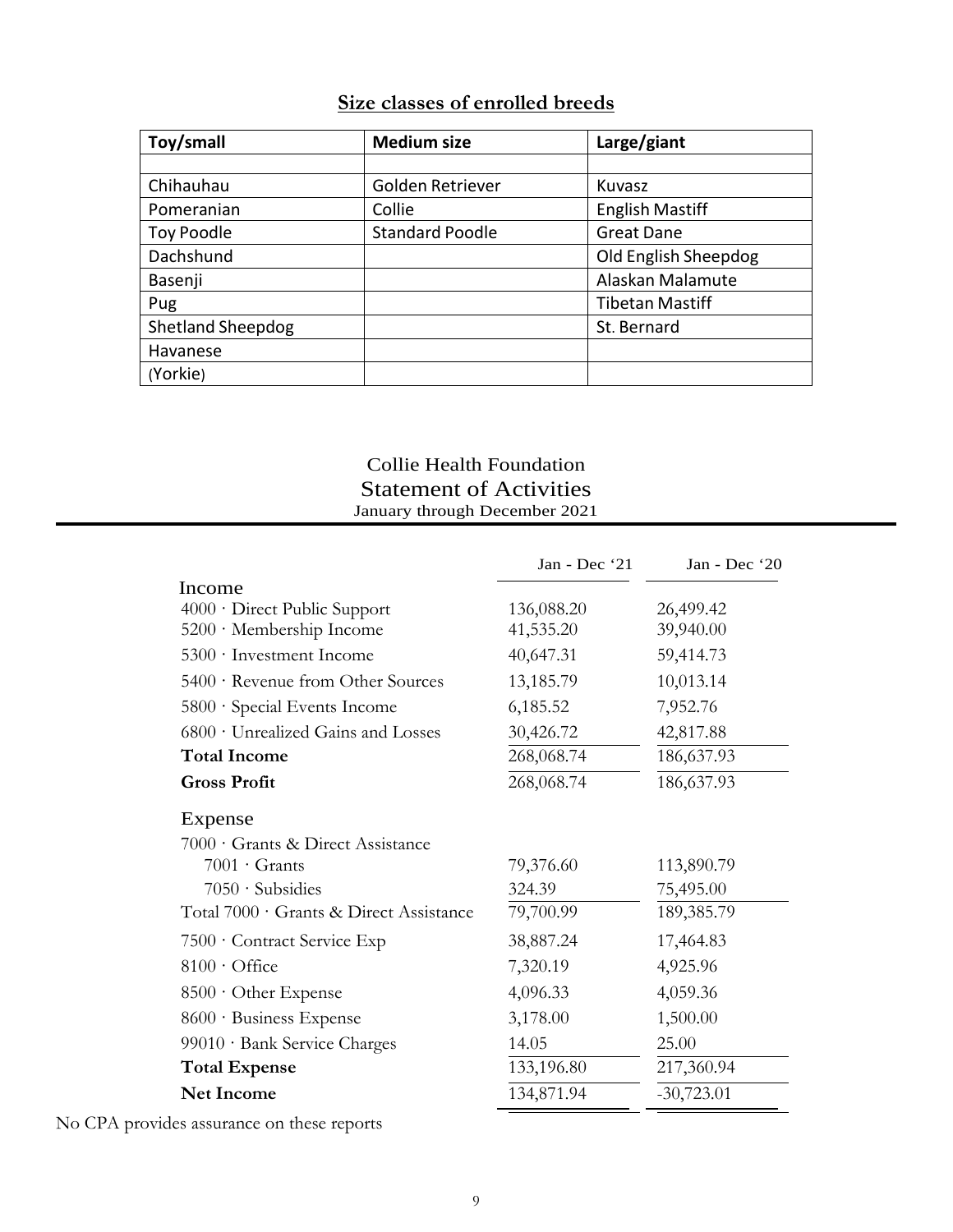## **AKC CHF Parent Club Conference 2021**

**Excerpts from a report by Nancy Kelso, D.V.M.**

## **The Canine Health Information Center (CHIC) program Status Update Eddie Dziuk, MBA**

The CHIC program, co-sponsored by OFA and AKC CHF, was first implemented in 2001 with 8 pilot breeds. The goal of the program is to provide a consolidated source for canine health test results, and recognize those dogs tested in accordance with a breed specific health testing protocol, as established by the breed's parent club. Over 180 breeds now participate in the program and over 130,000 dogs have earned their CHIC numbers. This conference is an appropriate venue to remind clubs that their requirements are fluid and should be periodically reviewed and updated.

Another key element of the CHIC program is the CHIC DNA repository. The CHIC DNA repository stores canine DNA samples from blood (58%, partnered with U of MO) or buccal swabs (42% partnered with UC Davis) for future health research efforts. The bank has over 30,000 samples representing many different breeds. More than 3,000 samples have been distributed to a variety of research institutions all over the world. While all samples may be of potential use, the majority of the samples represent young, healthy dogs at the time of collection. However, most valuable samples are from affected dogs. **Club members should periodically update the bank with any health updates of significance that may increase the value of a sample and likelihood of its use.** CHIC is now working with AKC to hopefully include CHIC data or numbers on pedigrees.

## **Immunology, Allergy, Aging and Nutrition**

#### **Ebenezer Satyara, PhDS**

Today, aging and stress are major causes of immune challenges in otherwise healthy animals and humans. Unlike immune deficiency caused by malnutrition, immune deficiencies due to life-stage and stress need a comprehensive strategy and cannot be addressed simply by correcting nutritional problems. Lowered immune status and allergies seen in the aging and following chronic stress is characterized by reduced antigen presenting cell function, increased inflammation resulting in less efficient or altered immune response, leading to increased susceptibility to infections, increase in allergies, autoimmune disease, and cancers. Over 65% of the body's immune cells are present in the gut, making the gut the 'largest immune organ'. Microbiota present in the gut has a fundamental role in the development, education, and function of the overall immune system, and as a result, the immune system has evolved to maintain a symbiotic relationship with these diverse, ever evolving commensal microbiota. Nutrition affords us the opportunity to simultaneously impact both the gut-associated immune system and gut microflora. The receptors of the innate immune system present in the gut are the primary targets of strategies for immunomodulation via diet. Diet interacts with the immune system at multiple levels, starting by providing basic nutrients, moving on to providing higher level of key nutrients such as protein, vitamins and minerals, leading to a more focused modulation of the immune system.

## **Canine Atopic Dermatitis (CAD) and Food Allergies (FA) Craig Griffin, DVM DACVD**

CAD is a genetic predisposed inflammatory, redness and/or pruritus (itching) of the skin. There are numerous genetics involved, and clinical presentation can vary in different breeds. The disease often includes paws, ears, face, forelegs, axilla, inguinal and perineal area. CAD is the top canine insurance claim and involves 10-15% of all dogs. The classic age of onset is 6 months to three years old. CAD is lifelong and often progressive due to abnormalities in skin; therefore, treatment should never stop.

Diagnosis is made by compatible history, exam, ruling out other causes, intradermal skin testing and serum testing. None of which is perfect, although intradermal testing is considered the gold standard. This can provide information on what allergens can be avoided or immunized against (receiving personalized allergy shots).

If not treated for life, a progression of symptoms can be seen which require changes in treatment, another diet trial, or allergy testing. The chronic case can develop many secondary changes that also greatly contribute to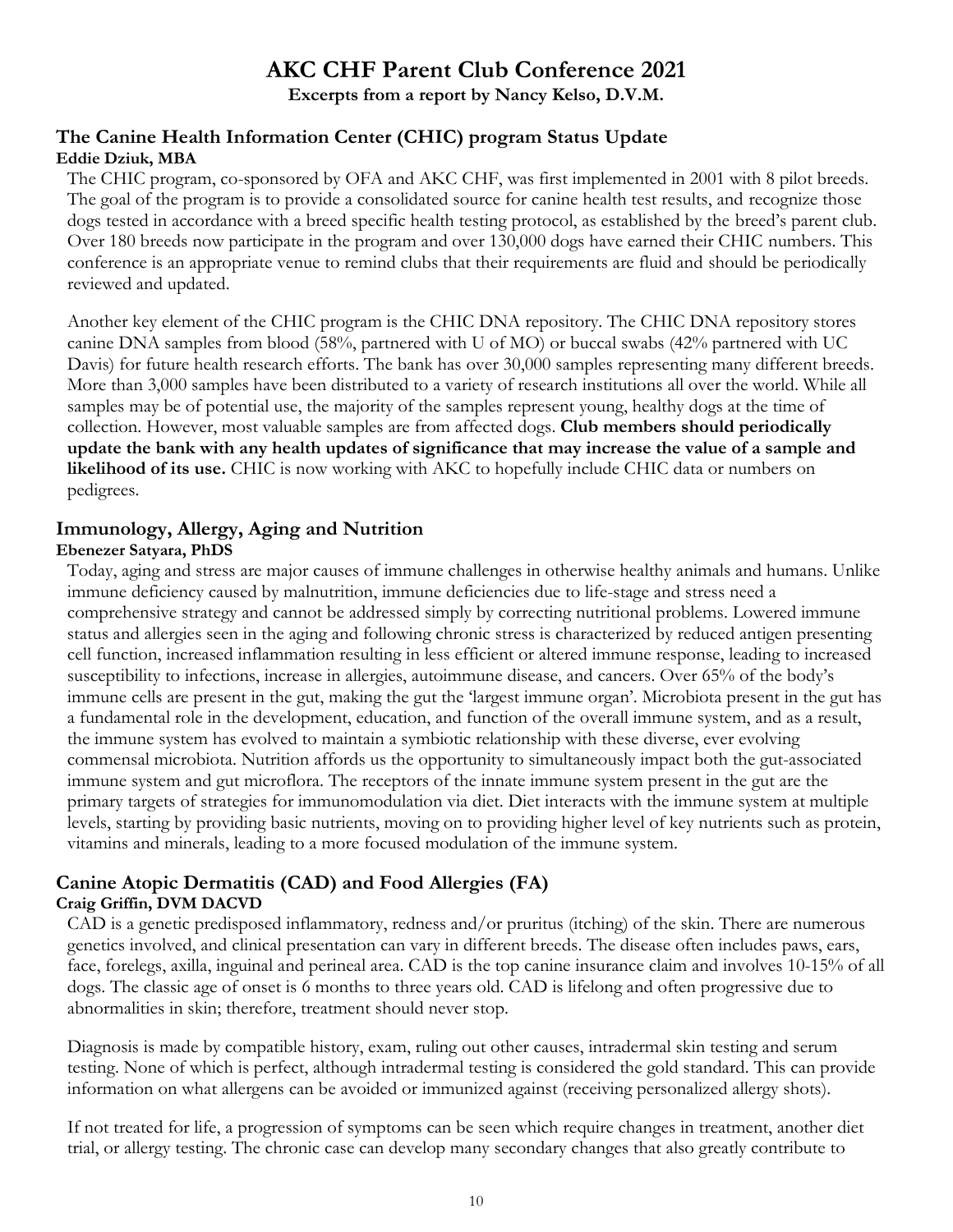pathology and clinical symptoms. Most notable is the role of secondary microbial disease and the development of bacterial and yeast infections which can greatly complicate the case.

## **Pyoderma and the Role of the Microbiome in Atopic Dermatitis Galia Sheinberg DMV DLACVD**

CAD is a common inflammatory and pruritic skin disease that causes frequent visits to the veterinarian where more options are now available to treat the allergic component, but treating the secondary pyoderma (bacterial infection) has remained a challenge. In recent times the role of the skin microbiome and dysbiosis (changes in the skin microbiome) has been recognized. Dysbiosis is seen in the skin in CAD and the gut in IBD. It results in inflammation, decreased variety of bacteria and secondary infection.

## **Local and Systemic Changes in Lipid Profile as Potential Biomarkers for Canine Atopic Dermatitis Harm HogenEsch, DVM PhDS**

Lipids play a critical role in the skin as structural components of the epidermal barrier and as signaling and antimicrobial molecules. CAD is associated with changes in the lipid composition of the skin, but is not clear if these changes precede the onset of dermatitis or occur secondary to dermatitis. Changes in lipid composition may serve as biomarkers to aid in the diagnosis and potential stratification of CAD into subtypes with different therapeutic outcomes, and to assess the response to treatment.

CAD is influenced by genetics (40-50-% heritability, with more seen in terriers and retrievers), environment (more urban than rural), and nutrition. These together alter the microbiome, skin barrier function and immune response.

#### **Atopic Dermatitis- A One Health Approach Domenico Santoro DVM MS DrSc PhD DECVD DACVD DACVM**

Atopic Dermatitis (AD) is a common, relapsing, chronic, pruritic, and inflammatory skin disease affecting 10% of dogs, 20% children and 10% adults worldwide. Because of the strong similarities between human and canine AD, the dog has been recognized as the best animal model for human AD. Furthermore, it has been hypothesized that environmental factors and inheritable epigenetics modifications of both genes and associated proteins play a role in the increased prevalence of AD in both species. In particular, a profound alteration of skin barrier and the host-microbe interaction has been shown in both. Such studies have shown the need of a One health approach for this common disease. In fact, dogs and people share the same environment and same cutaneous microbiome with a potential of transferring beneficial, but also pathogenic, microorganisms between dogs and their owners. The latter aspect is very important considering that bacterial infections are extremely common in atopic dogs and people. In addition, the recurrent presence of skin infections leads the prescription of more antibiotics favoring the increase in antimicrobial resistance in the community. For this reason, an increased number of studies have been focused on a better understanding of bacterial resistance and the testing of new antimicrobials. Because of the role that the environment plays in this highly complex disease and its effects on humans and dogs. AD represents a disease that very well defines One Health approach to medicine.

## **Tumor-permissive Collagen Signatures in Canine Mammary Gland Tumors: Development of Prognostic Markers and Targeted Therapies for Improved Outcomes Susan Volk VMD PhD DACVS**

Dr. Volk has developed a research program focused on understanding reciprocity between cells and their surrounding extracellular matrix in both regenerative and tumor microenvironments. The success of her program capitalizes on the ability to lead cross-disciplinary collaborative teams capable of efficiently developing novel therapies for surgical and cancer patients, including her patented approach to reengineering the tumor microenvironment.

## **Precision Medicine in Canine Lymphoma Nicola Mason BVetMed PhD DACVIM**

The clinical response of dogs with lymphoma to multi-agent chemotherapy is highly variable. Although up to 85% of dogs respond initially, some relapse within weeks, while others enjoy remission of two years or more.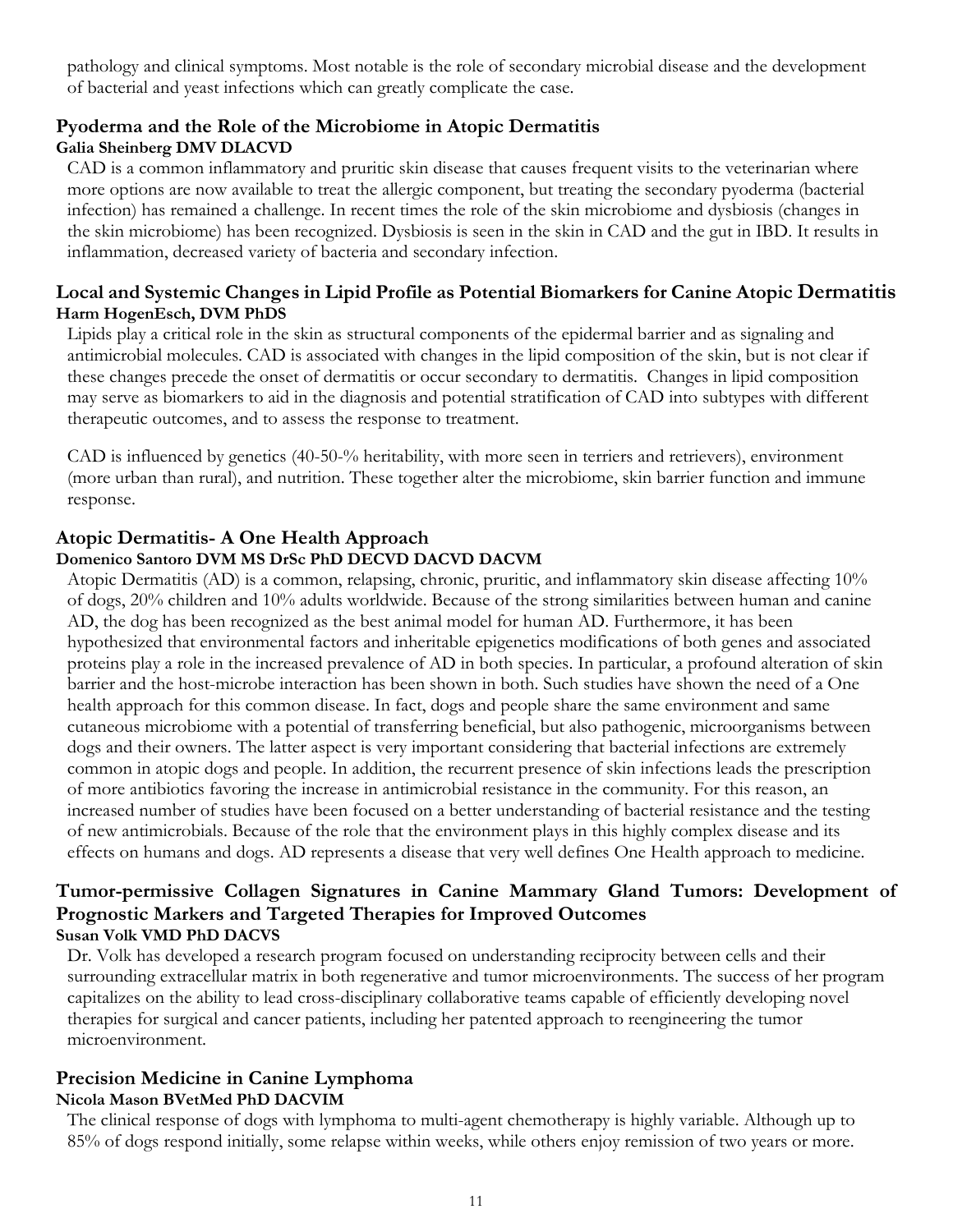The heterogeneity in clinical response is in part explained by the recognition that "lymphoma" is not a signal disease entity but consists of different subtypes that can be characterized on a molecular level by mutations in specific genes. As in human medicine, it follows that different lymphoma subtypes, driven by different molecular mechanisms, may respond better to therapies that are specifically selected to inhibit the driver mechanism within that patient's tumor. Recent work using sophisticated genetic sequencing tools (NGS: next-generation sequencing) has begun to shed light on the different molecular subtypes of canine B cell lymphoma and specific therapies aimed at targeting patient specific driver genes and pathways are being developed.

#### **Is Cannabidiol the cure for Canine Epilepsy? Stephanie McGrath, DVM MS DACVIM**

Cannabis-based therapies have been used for centuries for various medicinal purposes. They have recently gained publicity as an effective medication for use in human medicine and, as such, awareness is increasing among veterinarians and pet owners. However, there are still many unknowns regarding side effects, pharmacokinetics and efficacy in dogs. Colorado State University have successfully performed tolerability and pharmacokinetic studies assessing cannabidiol (CBD) in healthy dogs. The results of these studies showed that CBD seemed to be well tolerated in dogs and that exposure was dose proportional to blood level. These results provided framework for clinical studies in canine epilepsy. The objective of the clinical trials was to compare CBD with placebo for the treatment for naturally occurring canine idiopathic epilepsy. The studies were double blinded, placebo-controlled, randomized clinical trials using client owned dogs with naturally occurring disease. Idiopathic epilepsy can be a devastating disease in our veterinary patients and, to date, does not have an ideal treatment. If these current and future studies can demonstrate that dogs attain sufficient blood exposure with oral dosing of CBD to be efficacious in treating idiopathic epilepsy, it has the potential to improve the quality of life of this population of dogs, as well as decrease the rate of euthanasia.

## **Lysosomal Storage Diseases (LSD) in Dogs Gary Johnson, DVM PhD**

LSD are a diverse group of heritable diseases characterized by the accumulation of partially degraded complex biological molecules within a subcellular organelle known as the lysosome. Almost all LSD are inherited as recessive traits and thus inherit a mutant gene from both parents (93% of canine LSD are autosomal recessive). LSD are associated with a wide range of clinical manifestations affecting multiple organs and causing visceral, ocular, hematologic, skeletal and neurologic signs. Various types of human LSD have been attributed to mutations in over 70 different genes. The earliest identified genes that cause LSD encoded enzymes that are directly responsible for degrading complex biological molecules. Enzymatic assays were used to discover the responsible diseases and to diagnose these diseases in individual cases. More recently, genes encoding proteins that lack enzymatic activity but still interfere with lysosomal function have been shown to cause LSD. Most of these genes were discovered by whole-genome sequencing or by related next-generation sequencing technologies. DNA tests are now used to diagnose these diseases in individual cases. LSD have been characterized into subtypes, mostly defined by the biochemical nature of the partially degraded complex biological molecule that accumulate.

## **Genetic and Therapeutic Explorations on Canine Degenerative Myelopathy (DM) Joan Coates, DVM MS DACVIM**

DM was first described by Averill in 1973 as an insidious, progressive disease-causing loss of coordination and spastic weakness of the pelvic limbs, progressing to the front legs within a year, and ultimately leading to paraplegia and necessitating euthanasia. In 2009, Awano et al. identified the SOD1 mutation which underlies most cases of DM. Since not all SOD1:c118A homozygous develop clinical signs, DM initially appeared to be an autosomal recessive disease with incomplete penetrance. Thus, homozygosity for the mutation is a major risk factor in dogs for developing DM. However, DM has also been histopathologically confirmed in a few heterozygous dogs. The occurrence of DM in a heterozygote seems plausible since most human SOD1 mutations cause dominant amyotrophic lateral sclerosis (ALS: Lou Gehrig's disease). Nonetheless, the age at onset for many dogs has exceeded the mean life expectancy of dogs indicating that DM has an age related, incomplete penetrant mode of inheritance.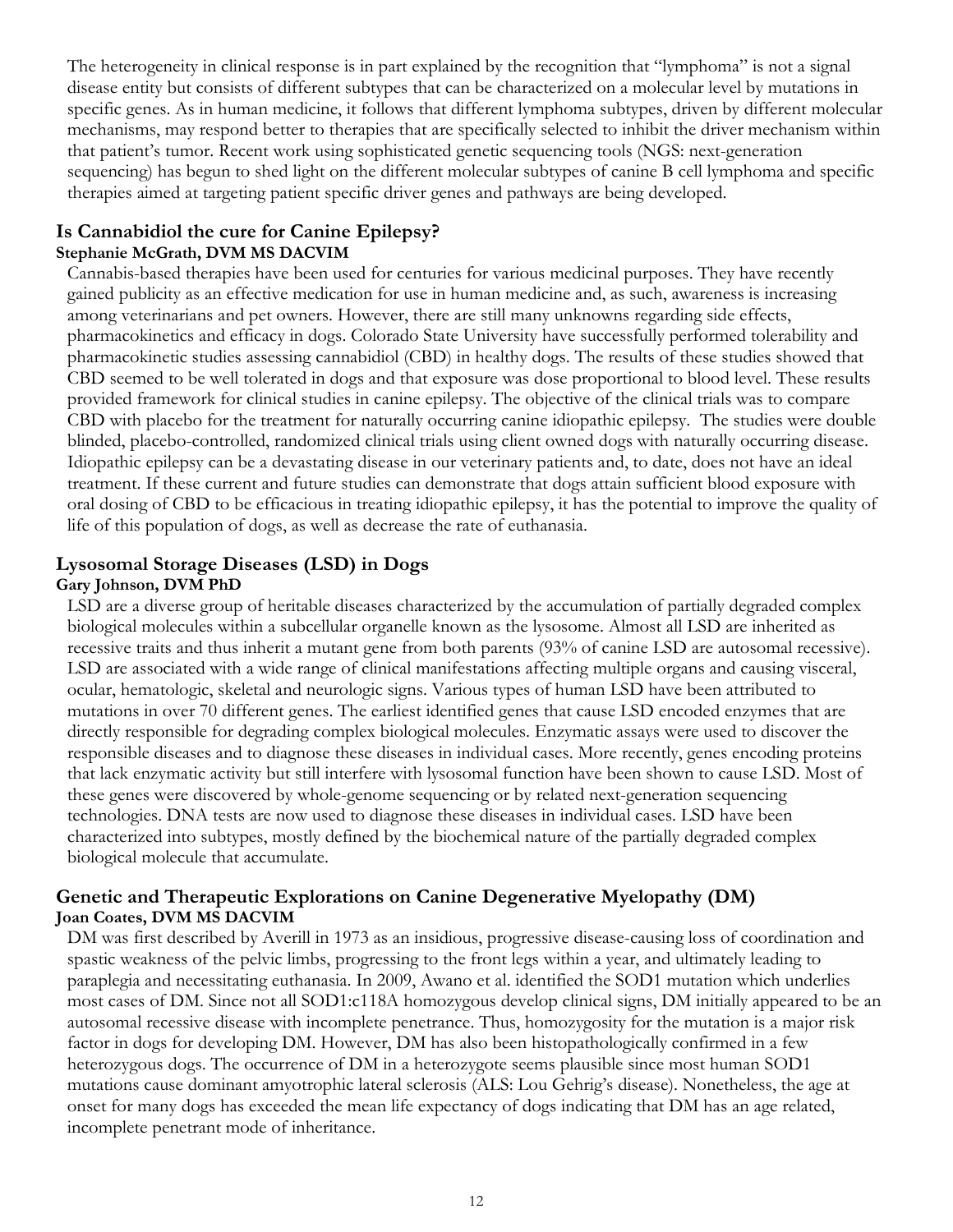#### **Meningoencephalomyelitis of Unknown Origin in Dogs Nicholas Jeffery, Johnson McGrath**

Meningoencephalomyelitits is the term for inflammation of the brain, spinal cord, and the surrounding membranes (the meninges) and has many different causes. Sometimes caused by an infection but much more commonly, it is caused by inappropriate activation of the immune system, often referred to as meningioencephalomyelitis of unknown origin (MUO), and previously referred to as GME, MUE, MUA.

MUO can cause clinical signs associated with abnormal function of the brain or spinal cord, but seizures, loss of balance and limb coordination are especially common. Some breeds of dog, especially smaller breeds, including Pugs, Dachshunds, Malteses, and Yorkie, appear to be particular susceptible to MUO, although **any dog can be affected.** The disease often has rapid onset, over a period of several days.

## **Chagas Cardiomyopathy in Dogs Infected with Trypanosoma cruzi Ashley Saunders, DVM, DACVIM**

The protozoal parasite, Trypanosoma, is transmitted by triatomine insect vectors and causes myocarditis and cardiac morbidity including heart failure and sudden death in humans and dogs. As awareness of Chagas disease grows, testing for T. cruzi has increased particularly in the southern United States, and Central and South America, where the insect vectors are encountered. Risk factor for T. cruzi infection include living in or travel history in an area with the vector, kissing bugs. Infected dogs with travel history or translocation from the south have been diagnosed in northern areas of the United States. Current recommendations regarding screening tests, monitoring, and prognosis in asymptomatic dogs are limited by lack of awareness and knowledge about the natural history of this disease in dogs. A better understanding of the course of disease, particularly the frequency of cardiac abnormalities is crucial to improve care for infected dogs and allow owners to make informed decisions.

**Other research presented was more relevant to specific breeds or in one case the hero dogs of 9/11. These presentations included:**

- **Environmental Cancer Risks in Dogs and People Lauren Trepanier, DVM PhD DACVIM DACVCP**
- **An Update on Genetic Evaluation of Labrador Tricuspid Valve Dysplasia and Boxer ARVC Kathryn Meurs, DVM, PhD, DACVIM**
- **The Role of Echocardiographic Exam in Screening for Myxomatous Mitral Valve Disease in Cavalier King Charles Spaniels Michele Borgarelli, DVM, PhD, DECVIM-CA**
- **Congenital Heart Disease in Dogs Samantha Kovacs, BS DVM PhD Candidate Mentor Joshua Stern, DVM PhD DACCIM**
- **The Life and Times of the Hero Dogs of 9/11 Cynthia Otto, DVM, PhD, DACVECC, DACVSMR, Keynote speaker and 2021 Asa Mays DVM Award Recipient)**

*Many thanks to Collie Health Foundation for supporting my attendance to the virtual 2021 AKC CHF Parent Conference. Nancy Kelso, D.V.M.*

**Nancy's complete report with more detailed information can be viewed on our website at https://www.colliehealth.org/akc-chf-parent-club-conference-2021/**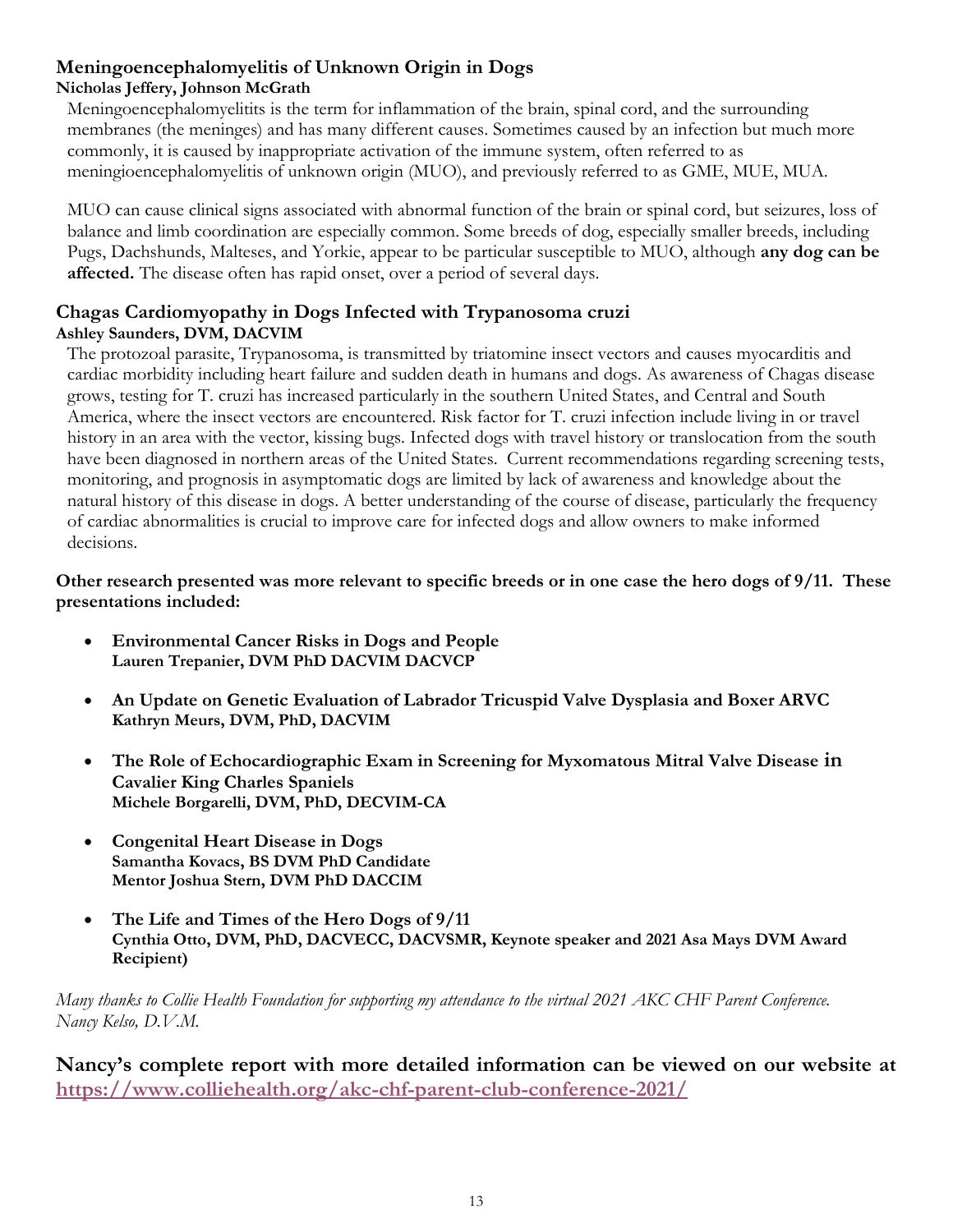

# *Welcome to the Family!*

## **The Collie Health Foundation Welcomes the Following New Members**

Bette Aubry St. Stephen, NB Canada

Erica Barnett Snohomish, WA

Gail Bennett Pownal, ME

Julie & George Gorveatt Oak Harbor, WA

Clarence & Judith Hanson Huron, SD

Anne Hartranft\*\* Scotia, NY

Gayle Horrell Walnut Cove, NC

Sharon Jachen Neptune Beach, FL

Sherry McCauley Edwall, WA

Loren Love Bristol, WI

Faith McKown\*\* Glenmoore, PA

Louann Merrill Cedar, MI

Maryalice Smarsh\*\* Overland Park, KS

Anthony Mock\*\* Acworth, GA

Jo Leslie Petty Owasso, OK

Tamara Siegfried Sultan, WA

Seraphima Smalley Hodgdon, ME

Note: \*\*indicates previous member…**Welcome Back!** New Members – October 16, 2021 February 15, 2022

## **Donations in Honor/Celebration/Memory/General Donations October 16, 2021 – February 15, 2022**

## **Donor In honor/celebration/memory of....** Benevity Community Impact Fund General Fund Caterpillar Company Match General Fund Collie Club of America General Fund Collie Club of America In Memory of CCA deceased members in 2021 Collie Club of America General Fund – proceeds from sale of State Baskets ColliesFlorida Rescue Inc. General Fund Cupertino Animal Hospital In Memory of "Viva" Valley Park Lady of the Lake lovingly owned by John & Kim Strassner Greater Orange Park Dog Club In Honor of Lydia Filzen for recognition of AKC titles earned Hunterdon Hills Collie Club In Honor of the health of all Collies Indiana Collie Club General Fund Network for Good General Fund Antje Alberda In celebration of Scarlett's 13<sup>th</sup> birthday Karen & Jeff Anderson In Memory of Grant Merrill Karen & Jeff Anderson In Memory of GCH Sunkist Silver In Your Pocket - "Change" 9/17/2007 -4/15/2021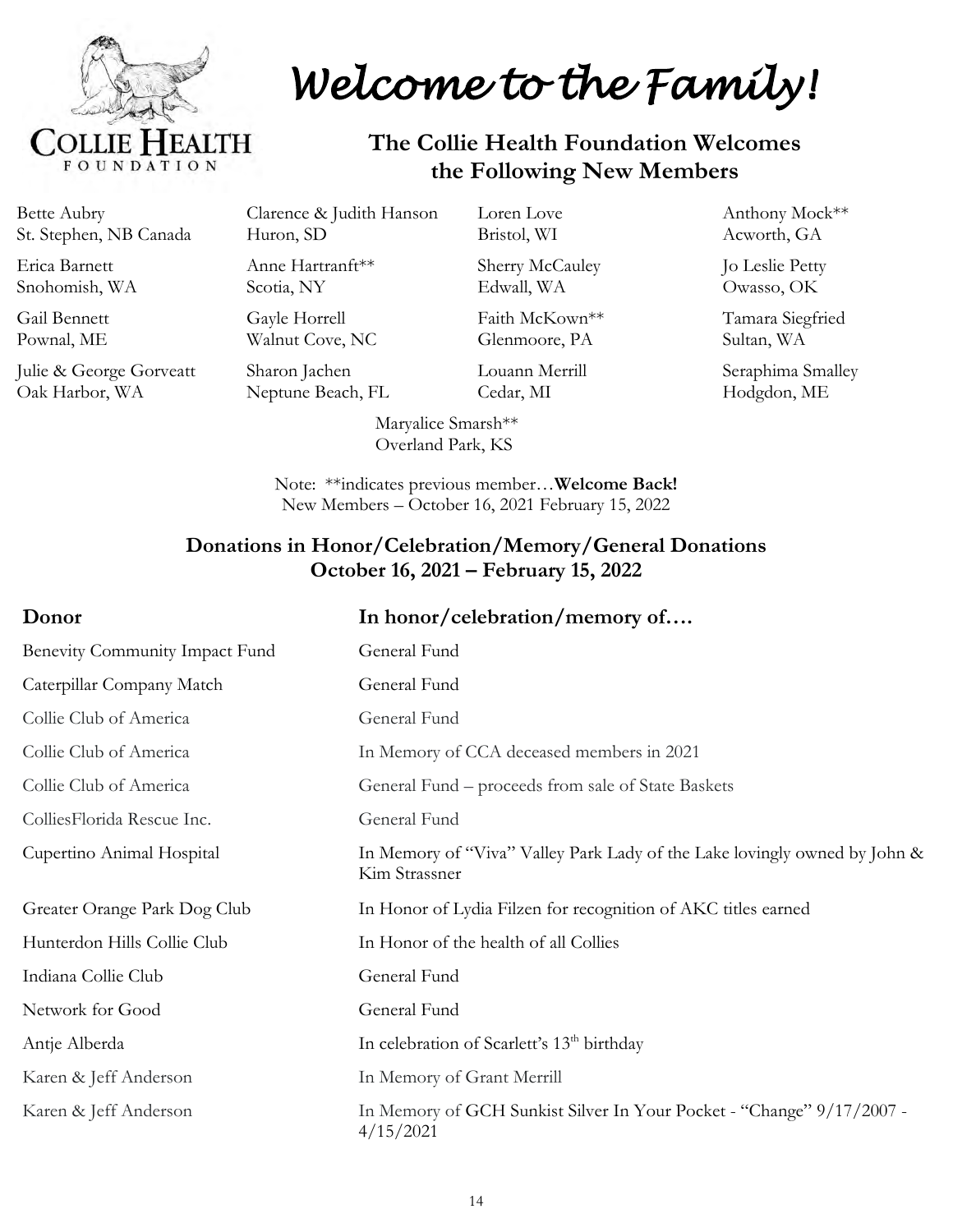| Donor continued         | In honor/celebration/memory ofcontinued                                                                                                                                                                                                                          |
|-------------------------|------------------------------------------------------------------------------------------------------------------------------------------------------------------------------------------------------------------------------------------------------------------|
| Karen & Jeff Anderson   | In Memory of Mary Sadler                                                                                                                                                                                                                                         |
| Kim Angelis             | In Memory of "Ana" BISS GCH Marko's Ice Princess - lovingly owned by<br>Marie Markovich                                                                                                                                                                          |
| Nancy & Bob Anstruther  | In Memory of Am.Can. CH Tallywood Paparazzi RN - "Trek"                                                                                                                                                                                                          |
| Jean & Alan Barrett     | In Memory of GCH CH Edenrock Brave Courageous Bold, CGC, "Wyatt"<br>and CH Westwinds Magic Happens, CGC, HIC, "Betsy"                                                                                                                                            |
| Sam Bass                | In Memory of Shiloh                                                                                                                                                                                                                                              |
| Joan Berg               | In Memory of Sheena, Tigger, Kayla, Murphy, Belle, Roulette, Bo, Bryce &<br>Olivia                                                                                                                                                                               |
| <b>Emily Berkley</b>    | In Honor of Mary Hunter's Birthday and to wish her a Merry Christmas                                                                                                                                                                                             |
| Sandra Bishop           | General Fund                                                                                                                                                                                                                                                     |
| Michele & Brian Brane   | In Memory of CH PACH Brainestrom Unforgettable RN, HSAs, OA, OAJ,<br>MXP5, MXPS, PAX, CGC, JHD "Minnie". Our little Princess. We miss<br>You!                                                                                                                    |
| Willian Brokken         | In Honor of all the work and dedication Claire Leishman did to save<br>Sunnybank                                                                                                                                                                                 |
| William Brokken         | In Memory of Bonnie Young                                                                                                                                                                                                                                        |
| Susan Cahill            | In Honor of Jennifer Weiner                                                                                                                                                                                                                                      |
| Mary Christenson        | In Honor of Cathy Telerico                                                                                                                                                                                                                                       |
| Jane & Tom Clymer       | In Memory Grant Merrill, beloved husband and life helper to his wife, Pati<br>and their children. And in Honor of Grant - he loved the Collie breed with a<br>generous heart and soul. He gave his time and energy to helping the Collie and<br>the CCA members. |
| Peggy Darington         | In Memory of Grant Merrill                                                                                                                                                                                                                                       |
| Peggy Darington         | In Memory of Paul Wells                                                                                                                                                                                                                                          |
| Kenneth & Helen Dombeck | In Memory of Lynn Howells loving husband of Jane Howells                                                                                                                                                                                                         |
| Patricia Dosky          | In Memory of Claire Leishman on behalf of her and Kathy George. They<br>both appreciate the legacy Mrs. Leishman left so this is Patricia's birthday gift<br>to Kathy.                                                                                           |
| Mary Dritas             | General Fund                                                                                                                                                                                                                                                     |
| Dennis & Carol Elliott  | In Memory of Lora Esch                                                                                                                                                                                                                                           |
| Dennis & Carol Elliott  | In Memory of Hal Sundstrom                                                                                                                                                                                                                                       |
| Dennis & Carol Elliott  | In Memory of Jacque Bailey                                                                                                                                                                                                                                       |
| Dennis & Carol Elliott  | In Memory of Grant Merrill                                                                                                                                                                                                                                       |
| Dennis & Carol Elliott  | In Memory of Claire Leishman                                                                                                                                                                                                                                     |
| Dennis & Carol Elliott  | In Memory of "Nadia" loved by Trish & Bob Blakely                                                                                                                                                                                                                |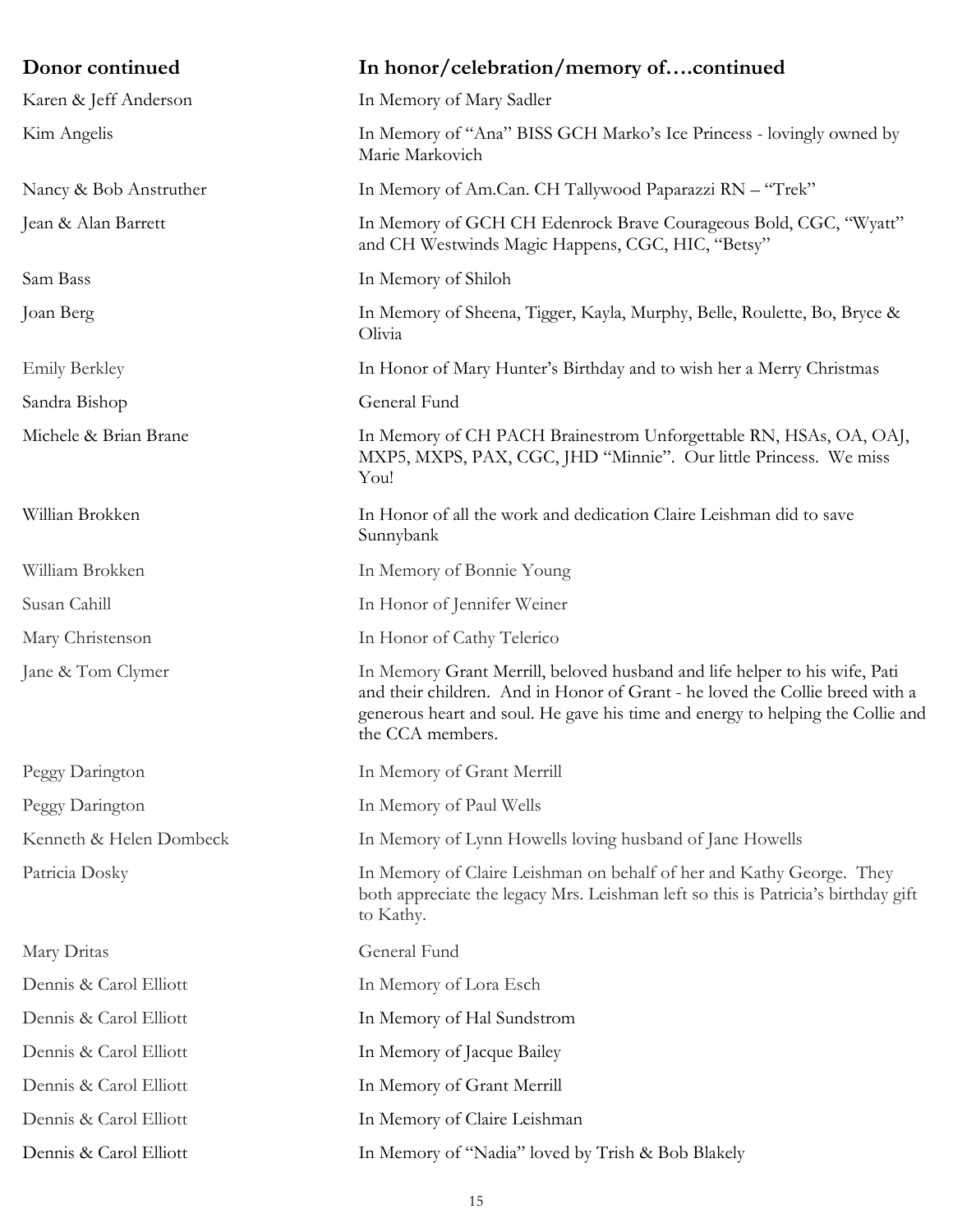| Donor continued         | In honor/celebration/memory ofcontinued                                                                                                                                                                                                                                    |
|-------------------------|----------------------------------------------------------------------------------------------------------------------------------------------------------------------------------------------------------------------------------------------------------------------------|
| Denise Erger            | In Memory of beloved Collies, "Tory" Springmist Victorian Angel BN, NAP,<br>OJP, NFP, THDN, CGC, and "Riley" Chimera's Prancing Prince Charming<br>CD, RN, OA, OAJ, AXP, OJP, CGC                                                                                          |
| Vernon Esch             | In Memory of his wife Lora Esch                                                                                                                                                                                                                                            |
| Yvonne Evans            | In emory of GCH Wynhaven's Moon Shadow, BN, RI, HSAds, HSBd, AX,<br>AXJ, OF, NJP, VCX, VX, ROM-P - "Shadow" 2-20-2008 - 8-3-2021                                                                                                                                           |
| Bobbie Fairbanks        | In Memory of Nancy Parker, Pine Cone Collies                                                                                                                                                                                                                               |
| Bernice Goldstein       | In Memory of Galatean Sweet Spot of Gold, UD                                                                                                                                                                                                                               |
| Bernice Goldstein       | In Honor of CH Riverrun Big Blu Crunch Bunch of Gold, UD, RM2, RAE2,<br>TKE, CGC, BN. Special thanks to Riverrun Collies for all my special boys.<br>And Thanks to Galatean for my 1 <sup>st</sup> Obedience Utility titled dog "Blake"                                    |
| Erin Gorney             | In Memory of her past Collies, Chewy, Gabe, and Apolo                                                                                                                                                                                                                      |
| Laurie Jeff Greer       | In Memory of Joseph Greer                                                                                                                                                                                                                                                  |
| Pat Hanson              | In Memory of "Riggs" CH Colliecove Black Gold CA loved by Gerrie Oliver                                                                                                                                                                                                    |
| Anne Hartranft          | General Fund                                                                                                                                                                                                                                                               |
| Kate Hebel              | General Fund                                                                                                                                                                                                                                                               |
| Susan Hebelka           | In Memory of Betty White                                                                                                                                                                                                                                                   |
| Sandee Hecht            | In Memory of Elena Geldkop                                                                                                                                                                                                                                                 |
| Gail Hetzel             | In Memory of SGCH Apple Valley Highland Nobelman - "Baron"                                                                                                                                                                                                                 |
| Janet Hitt              | In Memory of Hal Sunstrom                                                                                                                                                                                                                                                  |
| Janet Hitt              | In Memory of Grant Merrill                                                                                                                                                                                                                                                 |
| Linda Hock              | In Memory of Sweetwater's Dream Sung Love - "Danny" boy                                                                                                                                                                                                                    |
| Linda Hock              | In Honor of Karla Hutchings                                                                                                                                                                                                                                                |
| Susan Hopkins           | In Memory of CH Galatean Riverrun Looking Glass, RI, CGC, ROM                                                                                                                                                                                                              |
| Gayle Horrell           | In Memory of Carolina's Amazing Grace                                                                                                                                                                                                                                      |
| Jane Howells            | In Honor of my dear friend Brenda Kennedy & her husband Ken & delightful<br>Smoothie "Indie"                                                                                                                                                                               |
| Jennifer & Dorothy Hull | In Memory of "Gorgy" CH Edenrock I Like I Love It                                                                                                                                                                                                                          |
| Marcella Hutchinson     | In Honor of "Duncan" GCH CH Sylvan Argent Creston's The Highlander<br>BN RE PT FDC NAP NJP BCAT SWE SCME SBME THDA OSD CGCA<br>CGCU TKA ATT & "Summer" Sylvan Creston's Summer Breeze BN RI<br>FDC BCAT THDN OSD CGC TKA ATT lovingly owned by Fred & Mary<br>Ann Campbell |
| Amy Hyland              | In Memory of Gael Hylights Ripple Effect 10/23/2012-08/19/2021 A life cut<br>too short by cancer                                                                                                                                                                           |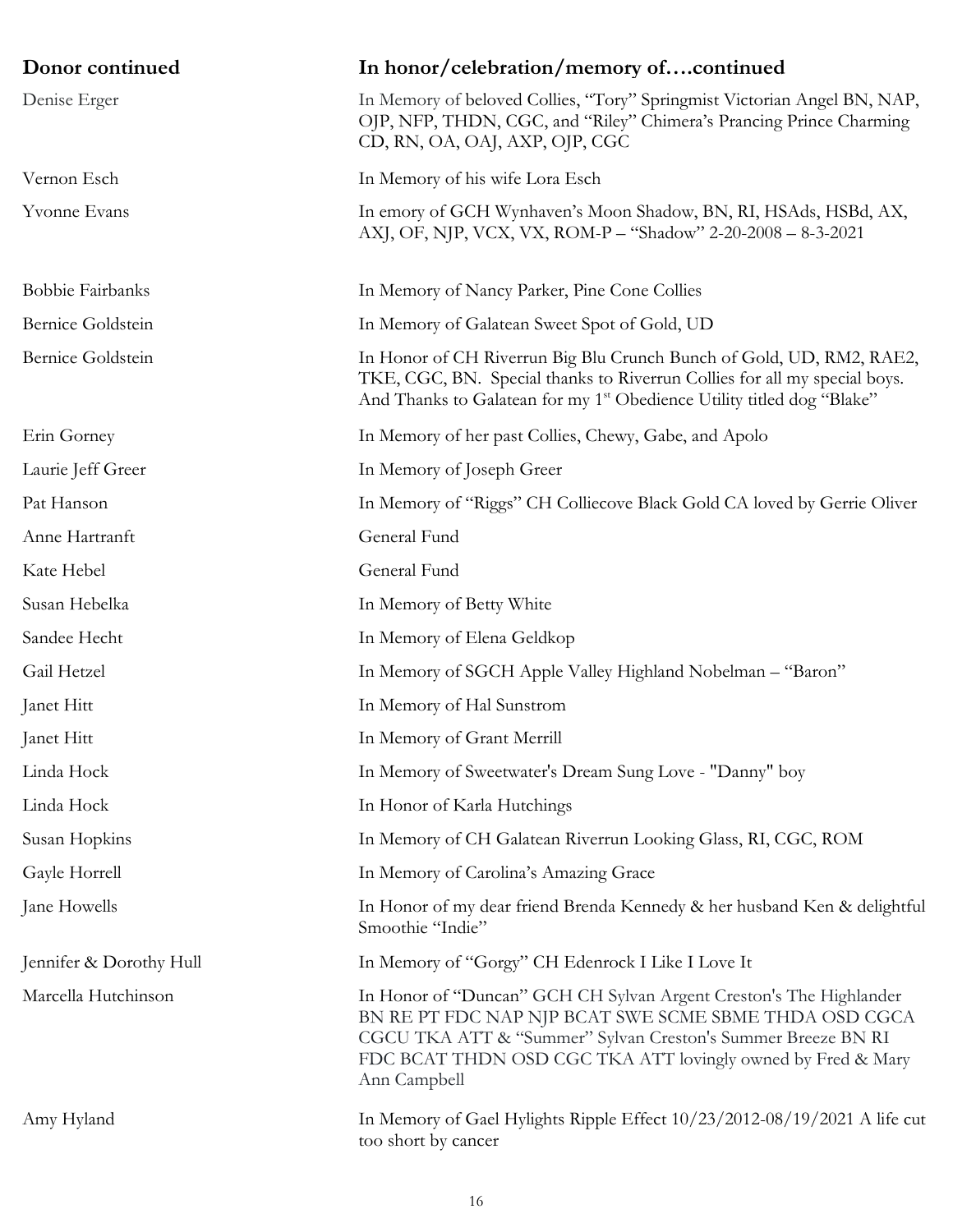## **Donor continued In honor/celebration/memory of….continued** Amy Hyland **In Memory of CH Blu Ridge Hylights Incandescence** 10/27/2008-11/16/2021 Janet & Edward Jeffries General Fund Susan Joslin In Memory of Pat Demery, Lochlane Collies Susan Joslin In Memory of Carole Stanley, Afterhours Collies Susan Joslin In Memory of Charlotte Frazier, Belle Bette Collies Susan Joslin In Memory of Allen Rawitch, Balmoral Collies Susan Joslin In Memory of Sue Fabeck, Myriah Collies Jean Kapplemann In Honor of Ch Nirvana's Galileo Gayle & Don Kaye In Memory of Mary Sadler Judith Kirkeby In Honor of Collie Health Foundation Audrey Koble In Memory of PACH2 All-Starr's Cooperstown Bound VCD2 CDX RE TDX MXPB2 MJPC T2BP2 CGC TKA WC PADHF VCX - "Cooper Perfect" Luann Korona & Mark Sachs General Fund Annie Lake In Memory of Connor who is still and always will be missed Laura Lane In Memory of Laney & Cody Kathryn Lawliss In Memory of Marion Lawliss and all the MarKay Collies who have gone over the Rainbow Bridge Mary Lenertz In Honor of Finn Kate Long & Kathy Conroy In Honor of Tamiami Collies' excellent OFA Hips and Elbows test Kate Long & Kathy Conroy In Honor of all of Tamiami Collie's accomplishments in 2021 Marie Markovich In Loving Memory of my heart dog MBISS GCH Markos Ice Princess. Forever with me. Eileen Mason In Honor of Allene McKewen Pati & Grant Merrill For the donation of the 2021 Christmas Cards. Thank you to Grant ever the supporter of CHF and to you, Pati, our favorite Collie artist. Mary V. Mieczkowski In Memory of her loving husband Mike Mieczkowski Steve & Diane Mierz In Memory of Debbie Franks Steve & Diane Mierz In Honor of Finn Hildegarde Morgan In Honor of GCHS Windcrest Blown Away, HT Sharon Myers In Honor all volunteers that serve for the benefit of our wonderful breed and the Collie that continues to enrich our lives Robert Myers **In Memory of his wife Lynn Y. Myers** Beth Nemoff In Memory of Grant Merrill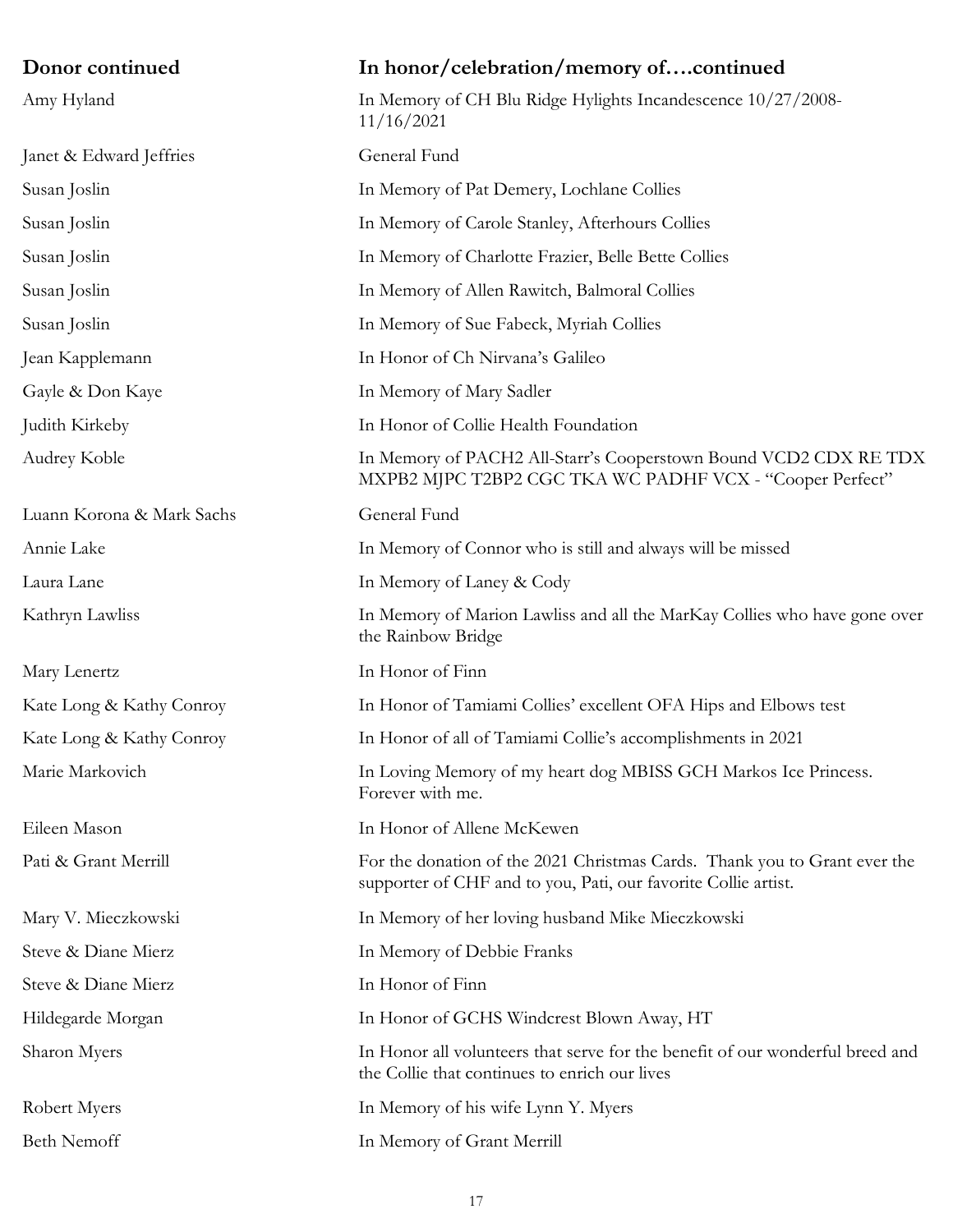| Donor continued           | In honor/celebration/memory ofcontinued                                                                                                                          |
|---------------------------|------------------------------------------------------------------------------------------------------------------------------------------------------------------|
| Dorothy & Jeffory Newkirk | In Memory of CH Cambric Celtic Warrior, CH Lisara Magic Potion, Cambric<br>Dark Lady, and Cambric Charmed One                                                    |
| Stephen & Rhonda Parry    | In Memory of Ed Jernigan lover & supporters of all Collies                                                                                                       |
| Phillip Pilgram           | In Memory of both Bo and Annie, who have gone to the Rainbow Bridge,<br>2010                                                                                     |
| Kurt Pires                | In Memory of Betty White                                                                                                                                         |
| Jeannette & Thomas Poling | In Memory of Rosepoint New Song, CDX, TDX "Monty"                                                                                                                |
| Jeannette & Thomas Poling | In Memory of Mary Sadler                                                                                                                                         |
| Joni Primas               | In Memory of all of the wonderful Collies who have taught her so much over<br>the years                                                                          |
| Constance & John Quillian | In Memory of all the wonderful Collies we have had                                                                                                               |
| Suzanne Rembiesa          | In Memory of Betty White                                                                                                                                         |
| Dana Rodman               | In Memory of the Rickenbaughs                                                                                                                                    |
| Dana Rodman               | In Memory of Carolyn Berger                                                                                                                                      |
| Carol Roodhouse           | In Memory of Shaemus, Rory, and Quincyour previous Collie threesome<br>who have now all passed away.                                                             |
| John & Lily Russell       | In Memory of Jacque Bailey                                                                                                                                       |
| Lisa Schmidt              | General Fund                                                                                                                                                     |
| Dorothy & Bob Sencenbaugh | In Memory of CH Enchanted Pixie Dust                                                                                                                             |
| Dorothy & Bob Sencenbaugh | In Memory of StarChey's Put A Spell On You                                                                                                                       |
| Debbie Sherier            | In Memory of Nancy Parker                                                                                                                                        |
| Debbie Sherier            | In Memory of BISS GCH LoriMar Evening Mist ("Eve")                                                                                                               |
| Tonya Sims                | In Memory of U-ACH, U-CH Wild Wind's Promise Ewe Keep, RA, HSAs,<br>OA, AXJ, NF, THD, RATO, CGCA, CGCU, TKN - "Miss Ryleigh"                                     |
| Martha Skilton            | In Memory of CH. Alexy Even Sweeter                                                                                                                              |
| Robert & Jennifer Sloan   | In Memory of Rhonda Politch and In Honor of "Quinn" Shepherd's The<br>Final Frontier. I know you and Jennifer will be a loving family for Quinn to<br>live with. |
| Carol Soranno             | General Fund                                                                                                                                                     |
| Jack Stell                | In Honor of Cathy Telerico                                                                                                                                       |
| Carol Stone               | In Memory of my Collie Molly who passed away in May 2018                                                                                                         |
| Leonora Subrizio          | In Memory of Andy, lovingly owned by Mary Lenertz                                                                                                                |
| Robin Borck Sturgis       | In Memory of Norwood Colliecove Contessa "Tessa" lovingly owned by<br>Gerrie Oliver.                                                                             |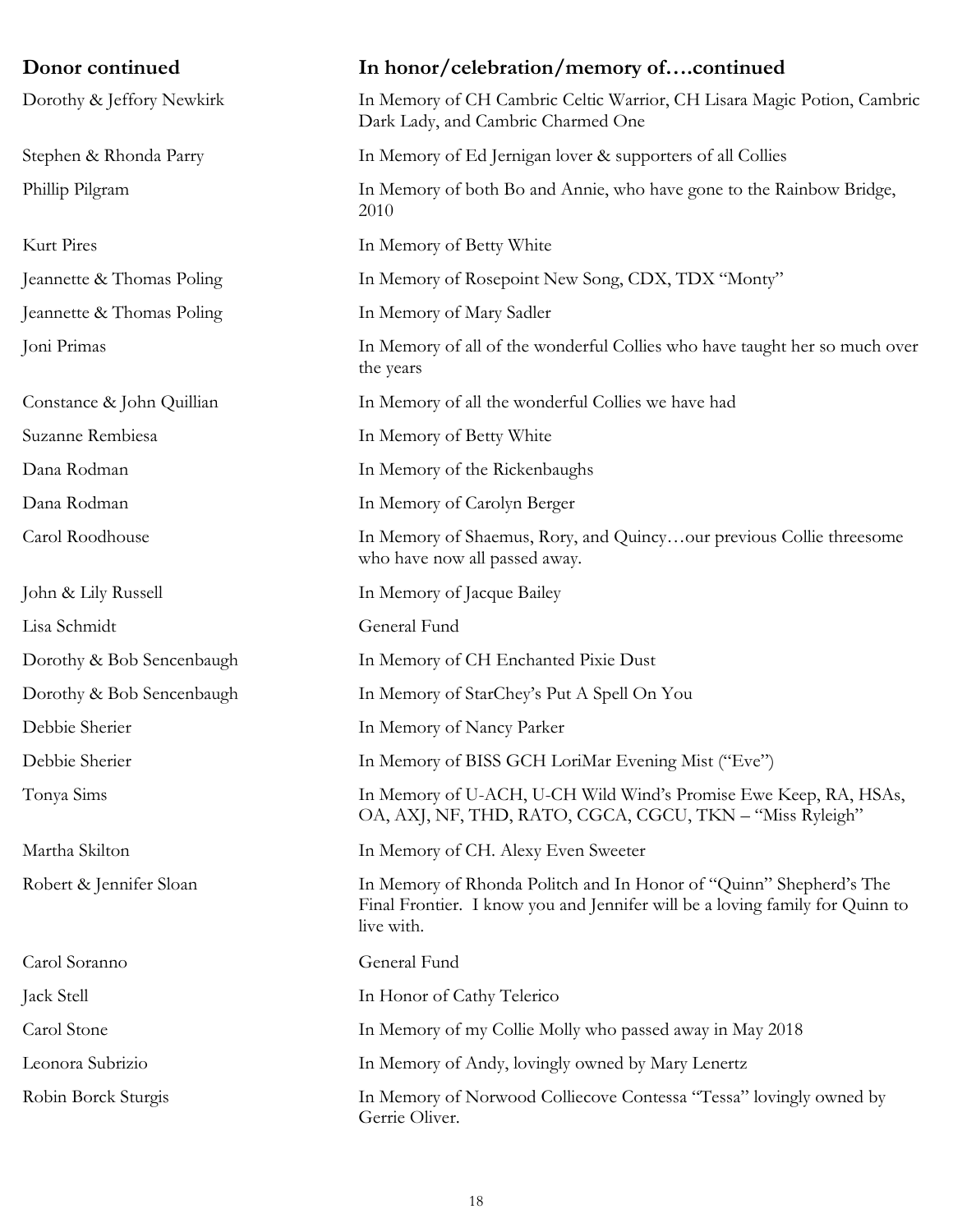| Donor continued    | In honor/celebration/memory ofcontinued                                                                                    |
|--------------------|----------------------------------------------------------------------------------------------------------------------------|
| Melinda Sunnarborg | With Thanks to Mike LaSpina of Timberleaf Photo for your generosity at the<br>Northern California Collie Specialty weekend |
| Mary Swierkos      | In Memory of Rafe of Ratharryn                                                                                             |
| Nancy Van Note     | In Memory of CH Galatean Riverrun Looking Glass, RI, CGC, ROM (Vita)                                                       |
| Peg & Jim Vohr     | General Fund                                                                                                               |
| Promiti Wahab      | In Honor of your friend Shusmita Islam and his Collie Raja                                                                 |
| Donna Walle        | In Memory of your Bienville Winsome Spirit HIC - "Misty" - 8/14/2008 -<br>11/23/2021                                       |
| Kathryn Weare      | In Honor of Kathy Moll                                                                                                     |
| Brenda Wherry      | In Honor of Michael & Becky LaSpina                                                                                        |
| Jordon Wilkerson   | In Memory of Australian Champion Vedamea I'm Nobody's Alibi "Lydia",<br>lovingly owned by yourself and Leah & Barry Ryan   |
| Deanna Williams    | In Memory of Betty White                                                                                                   |
| Mary Wilson        | In Memory of Bonanza                                                                                                       |

## *Celebrating Our Seniors!*

## **October 16, 2021 through February 15, 2022**

Am.Can. CH Tallywood Motivation "Revel" DOB: 9/21/2010 Breeder: Nancy Anstruther Owner: Joyce Woodridge

Sashay's Fancy Face – "Hope" DOB: 2/20/2009 Breeder: Joan B. & Samantha Berg Owner: Joan & Sami Berg

Earthstar's Shall We Dance CD GN RE PT NAP NJP THDN CGC - "Scarlet" DOB: 12/22/2006 DOD: 5/28/2019 Breeder: Mary Catoir Owner: Paula Dennis

GCHG Laredo Here Comes the Sun RN – "Tucker" DOB: 4/12/2006 DOD: 12/18/2020 Breeder/Owner: Sue Webber

Can GCH Glendamar's Calm Before Th Storm – "Ribbon" DOB: 11/27/2008 Breeder: Marilyn Hofstra Owner: Nancy Litzenberger

GCHB Wildwood's at the Stroke of Midnight – "Gage" DOB: 12/3/2009 Breeder: Susan Owens Owner: Laura Rinard

CH Kayloma's Flash of Diamonds CD DOB: 1/8/2007 Breeder: Vicki Loucks & Richella Veatch Owner: Mary Lenertz